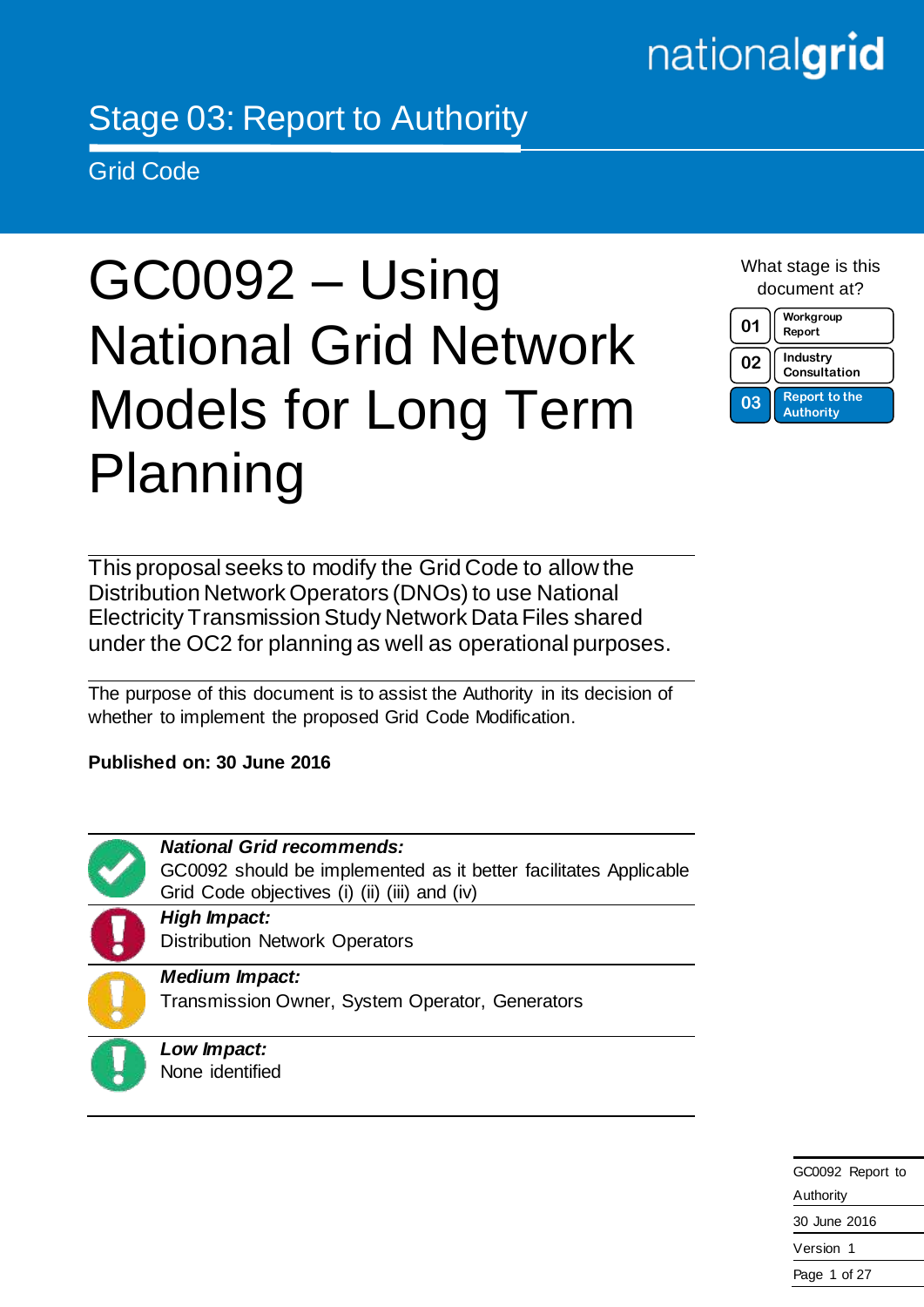# **About this document**

This document is the report to the Authority for GC0092 which contains the responses to the Industry Consultation and the National Grid recommendation. The purpose of this document is to assist the Authority in their decision on whether to implement the GC0092 proposed changes.

The revisions to the Grid Code proposed by National Grid and sent to the Authority require approval by that body and will, if approved, come into force on such date (or dates) of which Authorised Electricity Operators will be notified by National Grid, in accordance with the Authority's approval.

# **Document Control**

| Version | <b>Date</b>  | Author                  | <b>Change Reference</b> |  |
|---------|--------------|-------------------------|-------------------------|--|
|         | 30 June 2016 | <b>Franklin Rodrick</b> | Report to the Authority |  |
|         |              | <b>National Grid</b>    |                         |  |



**Any Questions?** Contact: **Franklin Rodrick**



**[franklin.rodrick](mailto:franklin.rodrick@nationalgrid.com) [@nationalgrid.com](mailto:franklin.rodrick@nationalgrid.com)**



Proposer: **UK Power Networks**

| GC0092 Report to |  |  |
|------------------|--|--|
| Authority        |  |  |
| 30 June 2016     |  |  |
| Version 1        |  |  |
| Page 2 of 27     |  |  |
|                  |  |  |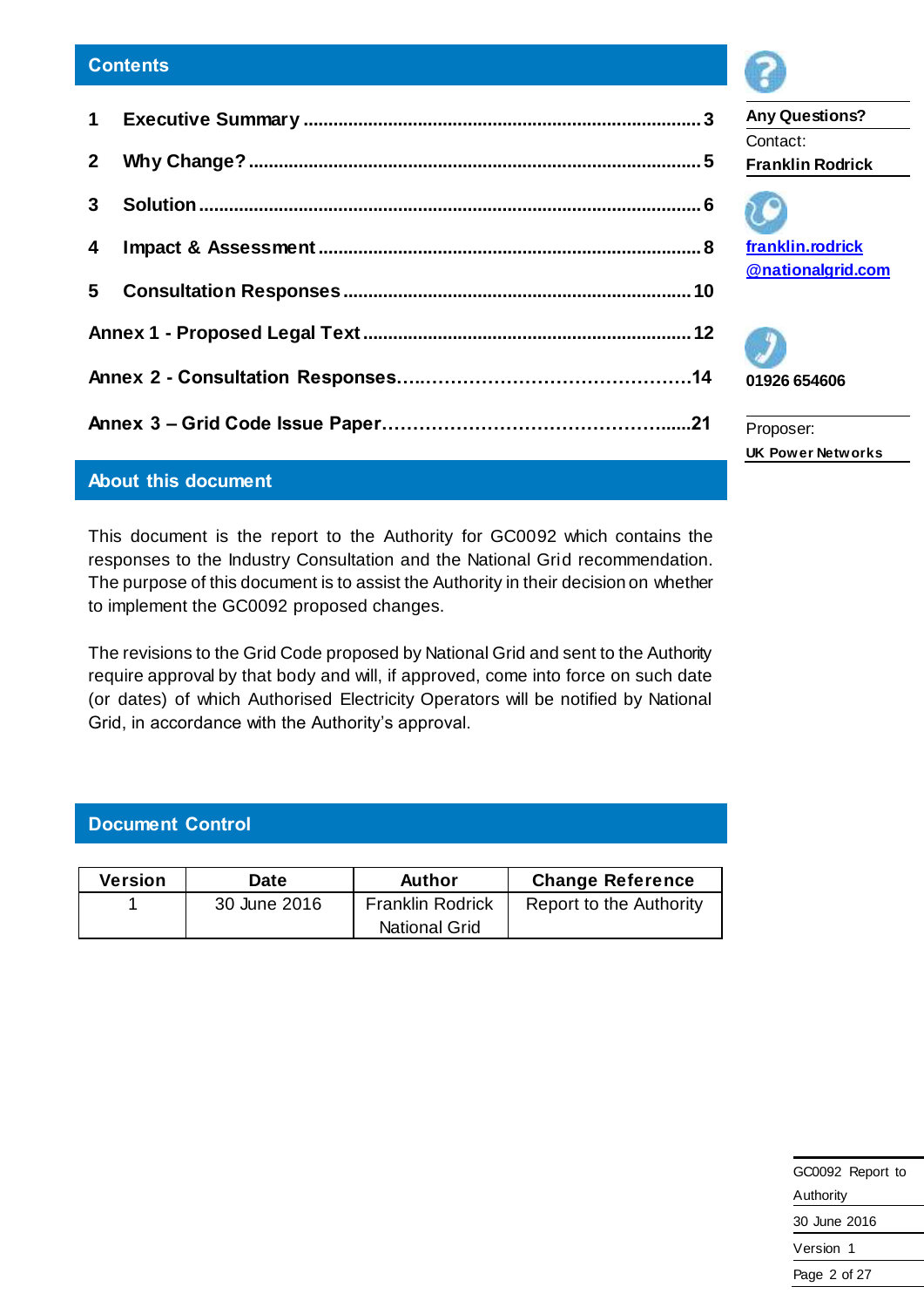#### <span id="page-2-0"></span>**1 Executive Summary**

- 1.1 This document describes the GC0092 Modification Proposal which seeks to modify the Grid Code to allow the Distribution Network Operators (DNOs) to use National Electricity Transmission Study Network Data Files shared under the OC2 for planning as well as operational purposes.
- 1.2 UK Power Networks has been awarded funding from Ofgem under the Low Carbon Network Fund 2014 competition to progress an innovation project (Kent Active System Management - KASM) which it is running in conjunction with National Grid and which aims to allow more precise operation and planning of the 132kV network in East Kent (South Eastern Power Networks' (SPN) area).
- 1.3 UK Power Networks currently receive two sets of data on the transmission system as required by section OC2 of the Grid Code.
	- Week 42 data with simple static equivalents at Grid Supply Points to model transmission network which is used by UK Power Networks' Infrastructure planning team
	- Two week ahead data in the form of National Electricity Transmission Study Network Data Files (NETSNDF) which is used by the UK Power Networks' Outage Planning team.
- 1.4 To accurately model power flows, UK Power Networks or any other DNO needs access to the unreduced transmission system network model, meaning the National Electricity Transmission Study Network Data File which they already receive at two weeks ahead. This Network Data file contains the expected output of Central Volume Allocated Generators which are connected to the Transmission System.
- 1.5 Grid Code OC.2.4.1.3.3.(i).(z).(5) currently allows Network Operators to use the National Electricity Transmission Study Network Data Files for operational purposes only. Legal clarification has been sought by National Grid which has confirmed this restriction.
- 1.6 GC0092 proposes to modify OC.2.4.1.3.3.(i).(z).(5) to allow Network Operators to use the NETSNDF for both planning and operational purposes. This will also allow realisation of the full benefits of the KASM project.
- 1.7 This issue was first raised at GCRP on behalf of UK Power Networks in November 2015 but further work was required to understand what exactly the issue was and to determine potential solutions.
- 1.8 Following further work done by UK Power Networks the issue was discussed at the February 2016 Grid Code Development Forum. The forum supported the proposal for a minor modification to the Grid Code removing the restriction on use of data, and for this to be raised at the Grid Code Review Panel.
- 1.9 An issue pro forma for GC0092 was submitted to the Grid Code Review Panel for consideration in March 2016. The Panel determined that the proposal should be progressed to Industry Consultation without further ado.

| GC0092 Report to |  |  |
|------------------|--|--|
| Authority        |  |  |
| 30 June 2016     |  |  |
| Version 1        |  |  |
| Page 3 of 27     |  |  |

**Timeline of Events 25th Nov 2015 –** Initial discussion of outline issue paper at GCRP. **4 th Feb 2016** – Discussed at GCDF **16th Mar 2016** – Presented to GCRP **15th April 2016 –** Industry Consultation published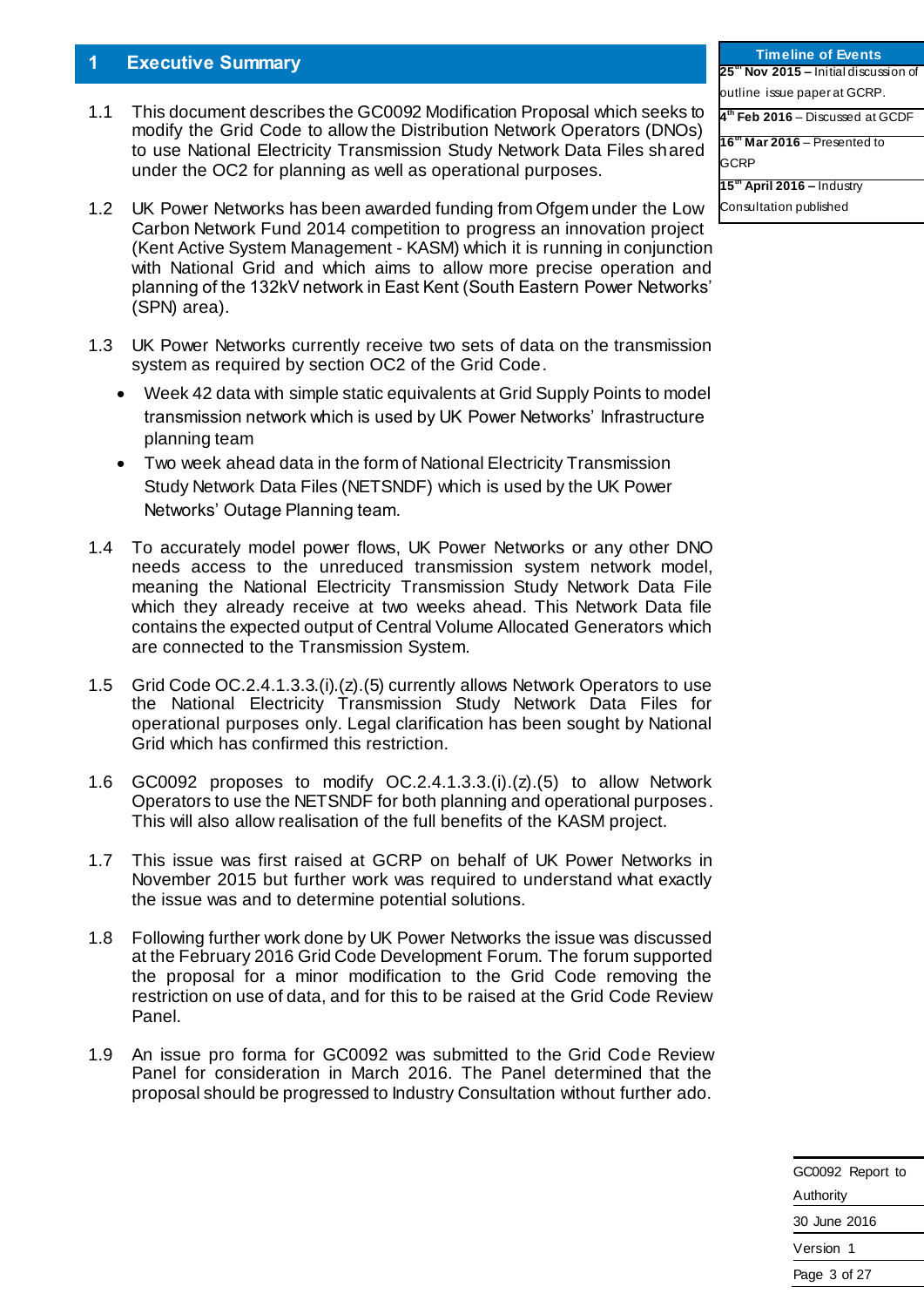- 1.10 An industry consultation was published on 16 April 2016 for 20 business days. 5 responses were received and all of them were supportive.
- 1.11 Based on the initial proposal and the responses received from interested parties, National Grid recommends that the proposed changes in Annex 1 better facilitate the applicable Grid Code objectives.

| GC0092 Report to |  |  |
|------------------|--|--|
| Authority        |  |  |
| 30 June 2016     |  |  |
| Version 1        |  |  |
| Page 4 of 27     |  |  |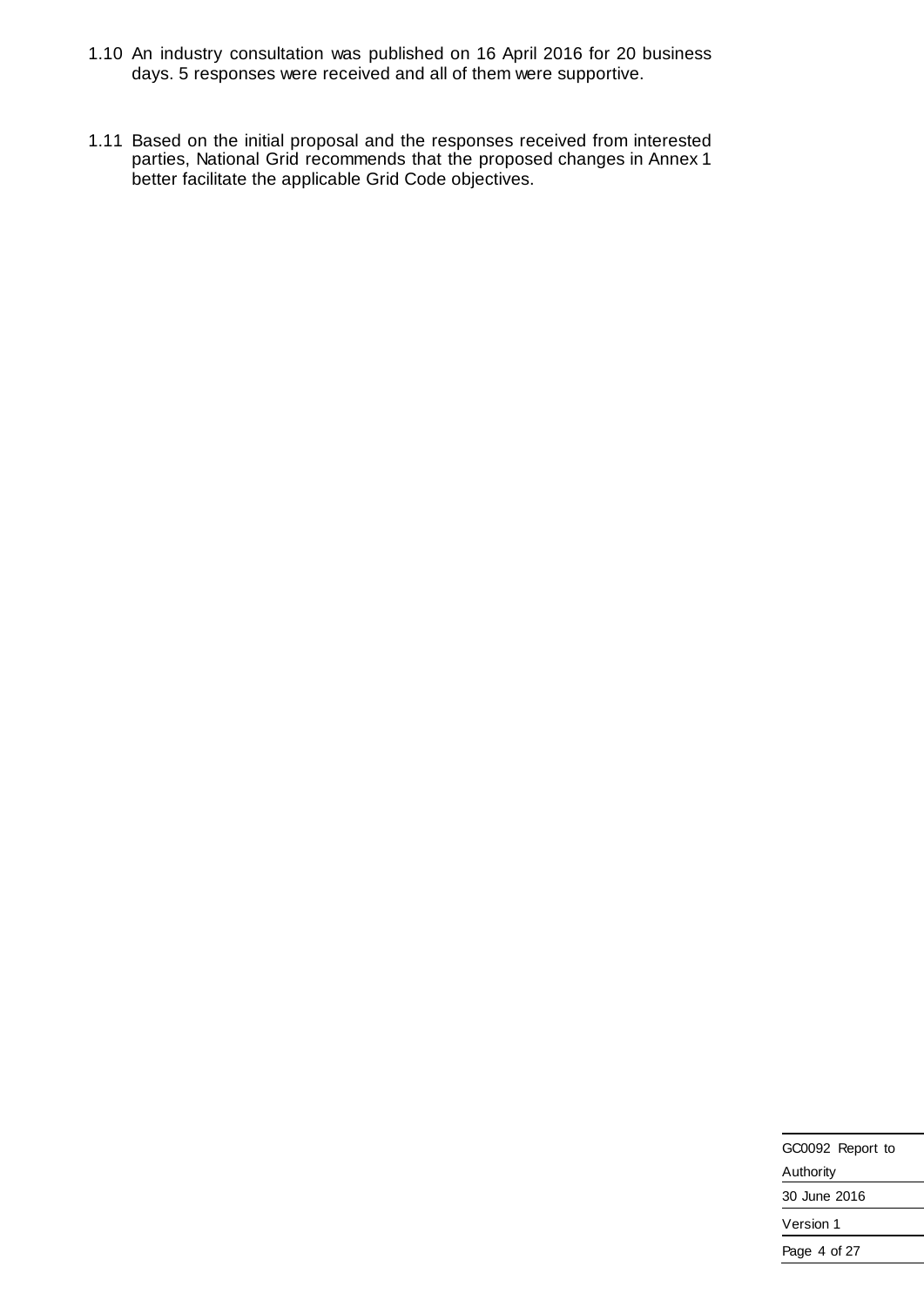## <span id="page-4-0"></span>**2 Why Change?**

- 2.1 With the increase in the penetration of distributed generation in the distribution network, the studies that need to be carried out in both operational and planning timescales to operate the system efficiently and plan appropriate future network investments are becoming ever more complex.
- 2.2 Due to the interconnected nature of the distribution network in the South East, generation patterns and system flows, UK Power Networks are experiencing increasingly complex power flows on the distribution network. These can cause issues such as potential post-fault plant overloads and reverse power flows towards National Grid's transmission system in excess of equipment rating.
- 2.3 Due to these complex power flows it is important to accurately model the whole network in longer-term planning timescales making it possible to ensure compliance with UK Power Networks' Bilateral Connection Agreements for their GSPs.
- 2.4 UK Power Networks' Outage Planning team uses the full NETSNDF to model the implications of certain post fault scenarios. These files are delivered two weeks ahead of real time and include expected output of Central Volume Allocated generators.
- 2.5 UK Power Networks' Infrastructure Planning team are however unable to fully use NETSNDF due to restrictions in the Grid Code allowing the use of these files for operational purposes only.
- 2.6 Full use of the NETSNDF would allow UK Power Networks or any other DNO to carry out better modelling of the interactions between the distribution and the transmission system and therefore to ensure better protection of distribution and transmission assets, better utilisation of existing infrastructure and more appropriate planning for future network investment.
- 2.7 The KASM Project which runs from Dec 2015 Dec 2017 uses Contingency Analysis (CA) software for the purposes of real time network management, outage management and capacity management of the distribution network.
- 2.8 Unreduced forecasted transmission network model in the form of the NETSDF would allow UKPN as well as other DNOs to use the data for operational as well as planning purposes as and when required.

| GC0092 Report to |  |  |
|------------------|--|--|
| Authority        |  |  |
| 30 June 2016     |  |  |
| Version 1        |  |  |
| Page 5 of 27     |  |  |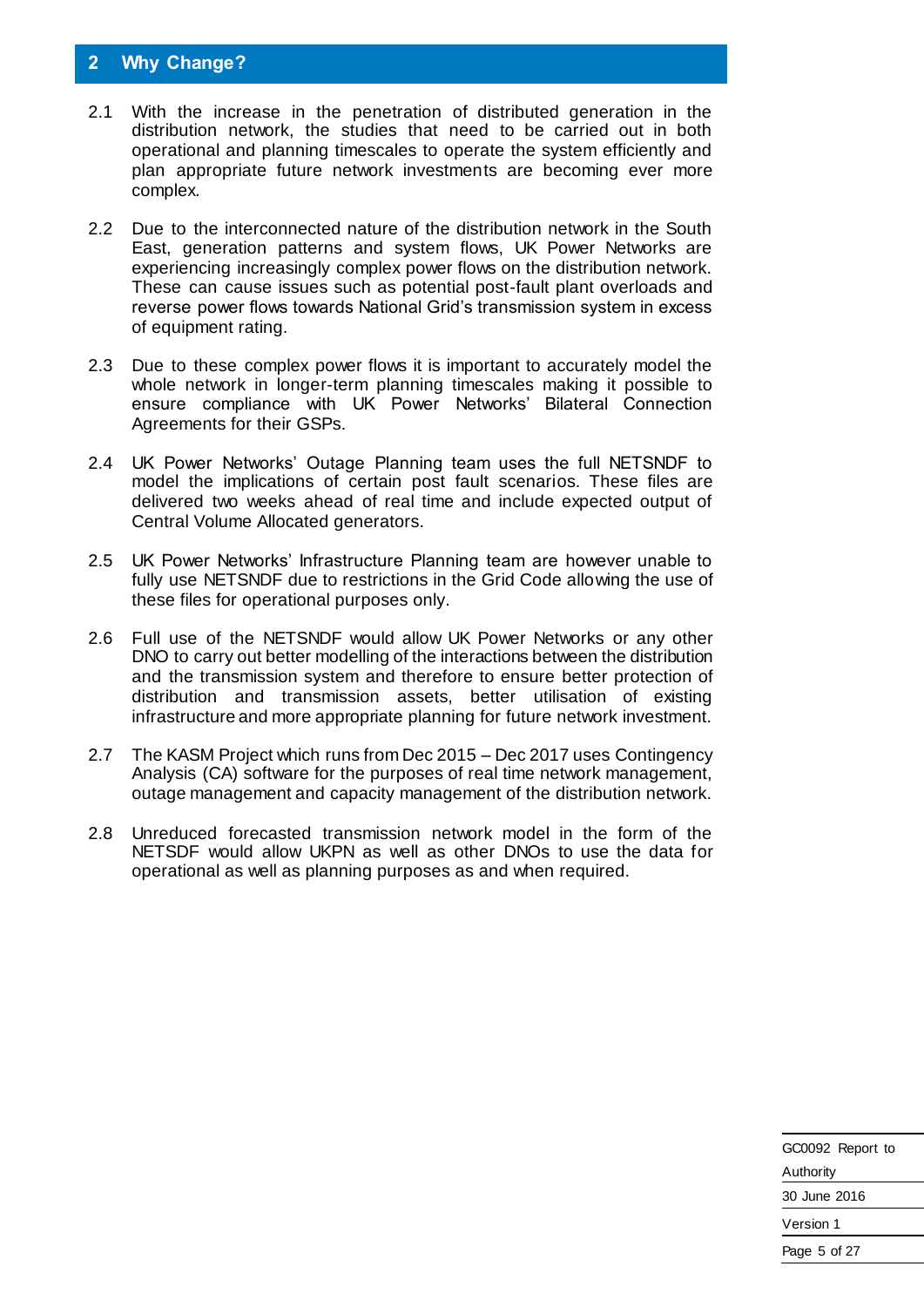# <span id="page-5-0"></span>**3 Solution**

3.1 A number of potential solutions were discussed with industry representatives at the Grid Code Development Forum (GCDF) in February 2016 as follows:

| <b>Proposed Solution</b>                      | <b>Summary of View at GCDF</b>               |
|-----------------------------------------------|----------------------------------------------|
| Conclude that NETS NDF data can be used       | Based on legal advice obtained by both NG    |
| for operational as well as planning           | and UKPN it is thought that this is not the  |
| purposes.                                     | case and that the Grid Code restrict use to  |
|                                               | operational purposes only.                   |
| Seek a derogation from the Grid Code to       | This is thought unlikely to be successful as |
| allow sharing of data as required.            | it raises questions of data ownership which  |
|                                               | makes a derogation inappropriate.            |
|                                               | Generally derogations are only granted on a  |
|                                               | time-limited basis where a solution is also  |
|                                               | identified but also it is not clear what     |
|                                               | derogation would be sought against.          |
| Seek permission from the data owners to       | In terms of the ownership of NETS NDF        |
| use data as required.                         | study data the owners are National Grid,     |
|                                               | DNOs and generators. Impractical to get      |
|                                               | permission from all parties.                 |
| Strip out any potentially confidential data   | National Grid have sought to progress this   |
| from the study files.                         | but have not achieved a reduced network      |
|                                               | that gives consistent results. In addition,  |
|                                               | unless automated this becomes a repetitive   |
|                                               | and labour intensive task which addresses    |
|                                               | the symptom and not the cause.               |
| Make a change to the Grid Code to remove      | Simplest solution and supported by GCDF      |
| the restriction in OC2.4.1.3.3.(i).z.5        |                                              |
| requiring the use of data supplied under this |                                              |
| to be for operational purposes only.          |                                              |
|                                               |                                              |

| GC0092 Report to |  |  |
|------------------|--|--|
| Authority        |  |  |
| 30 June 2016     |  |  |
| Version 1        |  |  |
| Page 6 of 27     |  |  |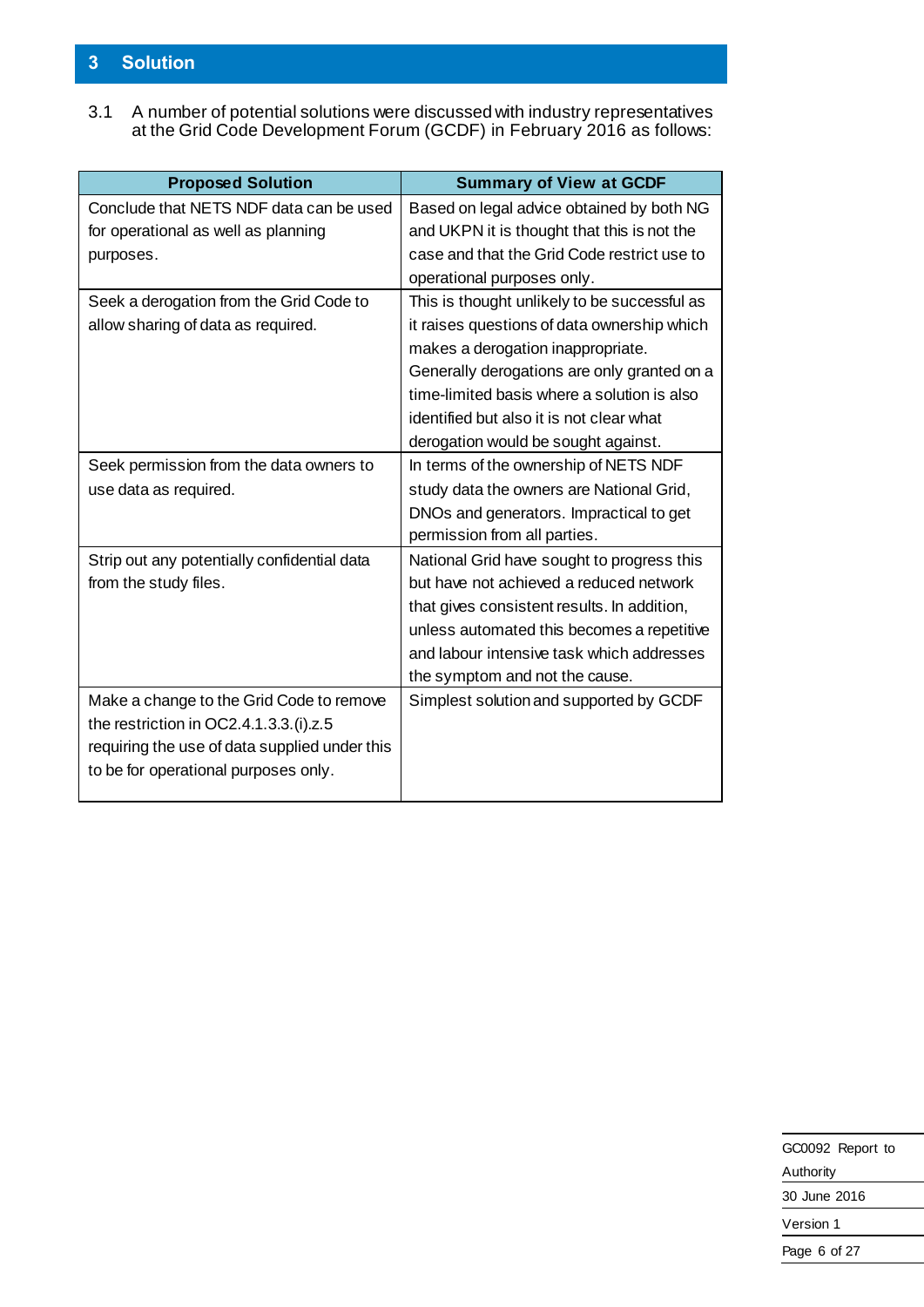- 3.2 The industry participants at GCDF were in agreement that a straightforward change to the Grid Code to allow use of OC2 data as detailed for planning as well as operational purposes would be the best solution. No new data flows are required as part of this which will simply allow network operators to make full use of the data they already receive in line with OC2 and within the existing OC2 confidentiality requirements.
- 3.3 UK Power Networks have currently signed a confidentiality agreement with NGET covering the work on KASM and data being used in this. However, the proposed changes would all the DNOs to use the data without the need to sign a confidentiality agreement with NGET.
- 3.4 An issue paper describing this proposal was taken to GCRP on 16 March 2016 and is included as Annex 3 to this consultation. Following discussion, GCRP agreed that this should be taken straight to industry consultation.
- 3.5 The suggestions made through the industry consultation have also been taken into consideration. GC0092 seeks to implement the proposed legal text changes identified in Annex 1.
- 3.6 It is proposed to amend OC2.4.1.3.3.(i).z.5, of the Grid Code to address the above issue. It is also proposed to amend OC2.4.1.3.2(b), OC2.4.1.3.3(e) and OC2.4.1.3.4(b) of the Grid Code in response to the industry consultation for consistency purposes.

| GC0092 Report to |  |  |
|------------------|--|--|
| Authority        |  |  |
| 30 June 2016     |  |  |
| Version 1        |  |  |
| Page 7 of 27     |  |  |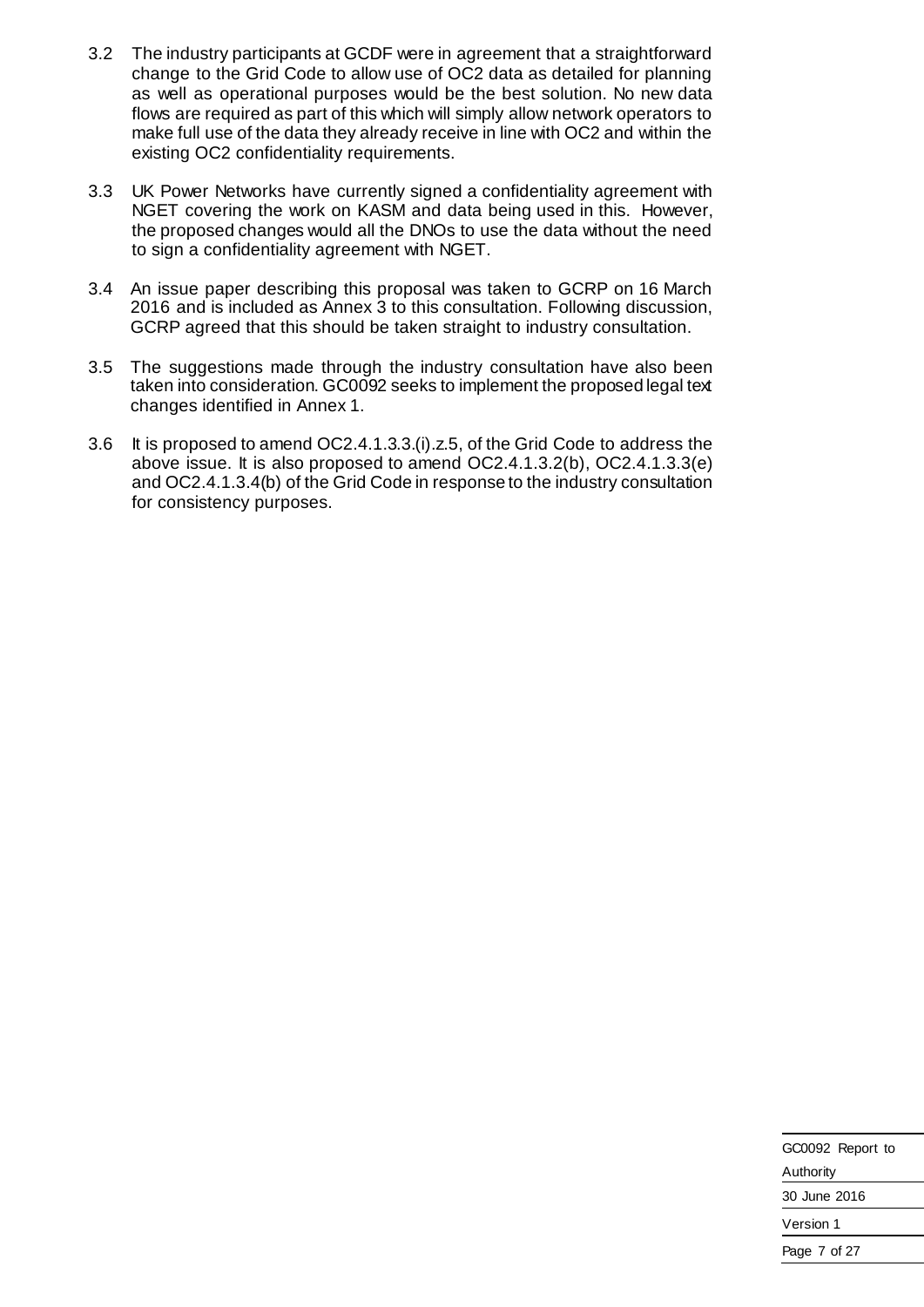#### <span id="page-7-0"></span>**4 Impact & Assessment**

#### **Impact on the Grid Code**

- 4.1 GC0092 requires amendments to the clause of the Grid Code:
	- Operating Codes OC.2.4.1.3.3.(i).(z).(5), amend OC2.4.1.3.2(b), OC2.4.1.3.3(e) and OC2.4.1.3.4(b)
- 4.2 The text required to give effect to the proposal is contained in Annex 1 of this document.

#### **Impact on National Electricity Transmission System (NETS)**

4.3 The proposed changes will have a positive impact on the transmission system in terms of facilitating more co-ordinated planning.

#### **Impact on Grid Code Users**

4.4 The proposed changes will allow Network Operators to use the NETSNDF for planning purposes as well.

#### **Impact on Greenhouse Gas emissions**

4.5 The proposed changes will not have a material impact on Greenhouse Gas Emissions.

#### **Assessment against Grid Code Objectives**

- 4.6 National Grid considers that GC0092 will better facilitate the Grid Code objective:
	- (i) to permit the development, maintenance and operation of an efficient, coordinated and economical system for the transmission of electricity;

*A solution will facilitate more efficient and co-ordinated operation and planning of the UK Power Networks' system with the potential for these benefits to be extended to the other DNOs. This in turn leads to more co-ordinated and efficient operation and planning of the transmission system*

(ii) to facilitate competition in the generation and supply of electricity (and without limiting the foregoing, to facilitate the National Electricity Transmission System being made available to persons authorised to supply or generate electricity on terms which neither prevent nor restrict competition in the supply or generation of electricity);

*The proposed changes will allow DNOs to do better planning allowing them to facilitate connection of further embedded generation*

(iii) subject to sub-paragraphs (i) and (ii), to promote the security and efficiency of the electricity generation, transmission and distribution systems in the National Electricity Transmission System operator area taken as a whole; and

*In light of the fact that under certain circumstances UK Power Networks or the other DNOs are now exporting to transmission system it is important to accurately model the whole network to ensure better protection of assets and allow better utilisation of existing infrastructure.* 

GC0092 Report to Authority 30 June 2016 Version 1 Page 8 of 27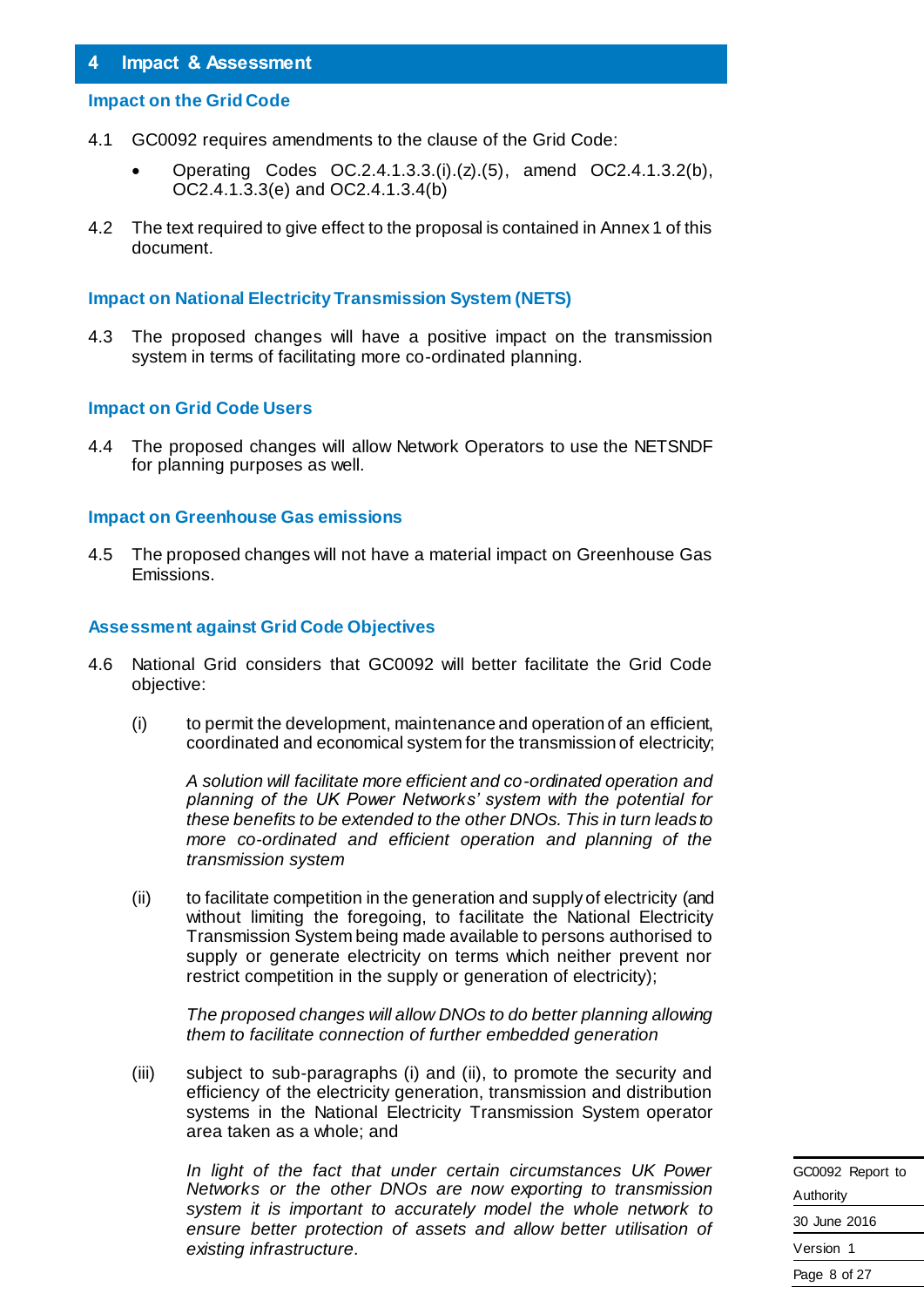(iv) to efficiently discharge the obligations imposed upon the licensee by this license and to comply with the Electricity Regulation and any relevant legally binding decisions of the European Commission and/or the Agency.

*The proposed changes will allow UK Power Networks to improve their ability to comply with the GSP Bilateral Connection Agreements and future European Network Codes*

#### **Impact on core industry documents**

4.7 The proposed modification only requires changes to the Grid Code.

#### **Impact on other industry documents**

4.8 The proposed modification does not impact on any other industry documents

#### **Implementation**

4.9 National Grid proposes GC0092 should be implemented 10 business days after an Authority decision.

| GC0092 Report to |  |  |
|------------------|--|--|
| Authority        |  |  |
| 30 June 2016     |  |  |
| Version 1        |  |  |
| Page 9 of 27     |  |  |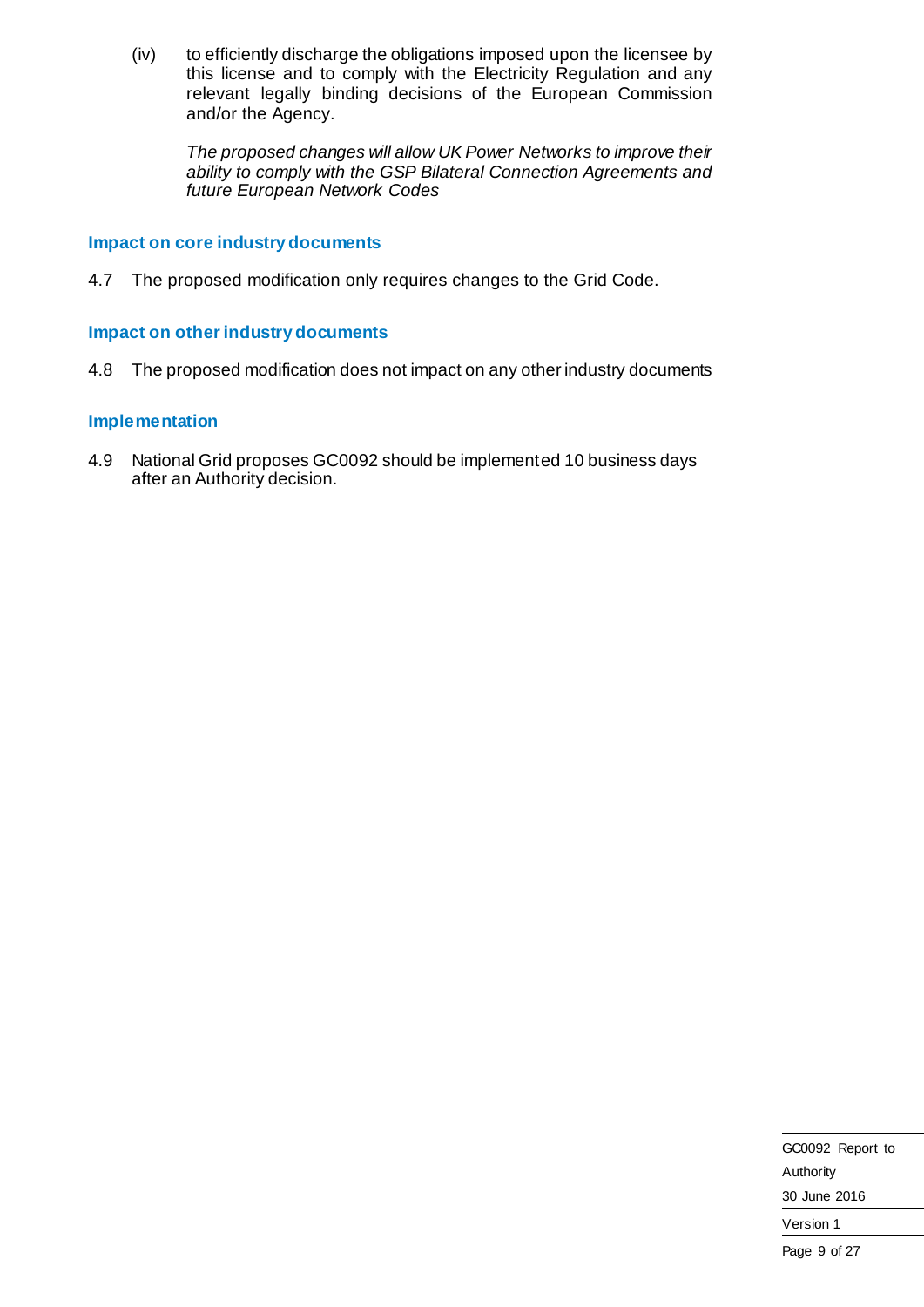#### <span id="page-9-0"></span>**5 Consultation Responses**

- 5.1 An Industry Consultation was held which opened on 15 April 2016 and closed on 12 May 2016. 5 responses were received during the consultation period.
- 5.2 The table below provides an overview of the responses received. Copies of the responses are also included in Annex 2 of this report.

| <b>Ref</b>   | <b>Company</b>                                                                                                                                                            | <b>Supportive</b> | <b>Comments</b>                                                                                                                                                                                                                                                                                                                                                                 |
|--------------|---------------------------------------------------------------------------------------------------------------------------------------------------------------------------|-------------------|---------------------------------------------------------------------------------------------------------------------------------------------------------------------------------------------------------------------------------------------------------------------------------------------------------------------------------------------------------------------------------|
| <b>CR-01</b> | <b>RWE</b><br>Group of<br>companies,<br><b>GB</b><br>including RWE<br>Generation<br>UK<br>plc, RWE Innogy<br><b>UK Limited and</b><br>RWE Supply &<br><b>Trading GmbH</b> | Yes               | RWE believe that the changes<br>proposed by GC0092 better<br>facilitate the appropriate Grid<br>Code objectives<br>A couple of minor changes to the<br>legal text were suggested by<br>RWE to aid consistency. These<br>are included in the final legal text<br>in Annex 1                                                                                                      |
| <b>CR-02</b> | <b>Scottish</b><br>Power<br><b>Energy Networks</b>                                                                                                                        | Yes               | Scottish Power Energy Networks<br>support the changes suggested<br>by GC0092                                                                                                                                                                                                                                                                                                    |
| <b>CR-03</b> | Western<br>Power<br><b>Distribution</b>                                                                                                                                   | Yes               | <b>Distribution</b><br>Power<br>Western<br>support the changes suggested<br>by GC0092.<br>Suggestion was<br>made<br>with<br>regards to using IEC CIM to share<br>the data due to differences in<br>Planning tools that DNOs use.<br><b>The</b><br>respondent<br>has<br>been<br>informed that this is a wider work<br>that may need looking at by the<br>industry in the future. |
| <b>CR-04</b> | <b>SSE Generation</b>                                                                                                                                                     | Yes               | SSE Generation support the<br>$\bullet$<br>changes suggested by GC0092                                                                                                                                                                                                                                                                                                          |
| <b>CR-05</b> | P2 Analysis                                                                                                                                                               | Yes               | P2 Analysis support the changes<br>suggested by GC0092                                                                                                                                                                                                                                                                                                                          |

#### **National Grid Comments on Responses**

- 5.3 National Grid would like to thank all respondents for their comments regarding GC0092.
- 5.4 The responses received were broadly supportive to change the Grid Code text to highlight the use of the NETSNDF file for planning purposes as well.
- 5.5 Of the supportive response, minor changes were made to the legal text as suggested by RWE mainly to other clauses - OC2.4.1.3.2(b), OC2.4.1.3.3(e) and OC2.4.1.3.4(b) to keep the requirements consistent with proposed changes to OC.2.4.1.3.3(i)(z)(5). Both parties were satisfied with these changes.

| GC0092 Report to |
|------------------|
| Authority        |
| 30 June 2016     |
| Version 1        |
| Page 10 of 27    |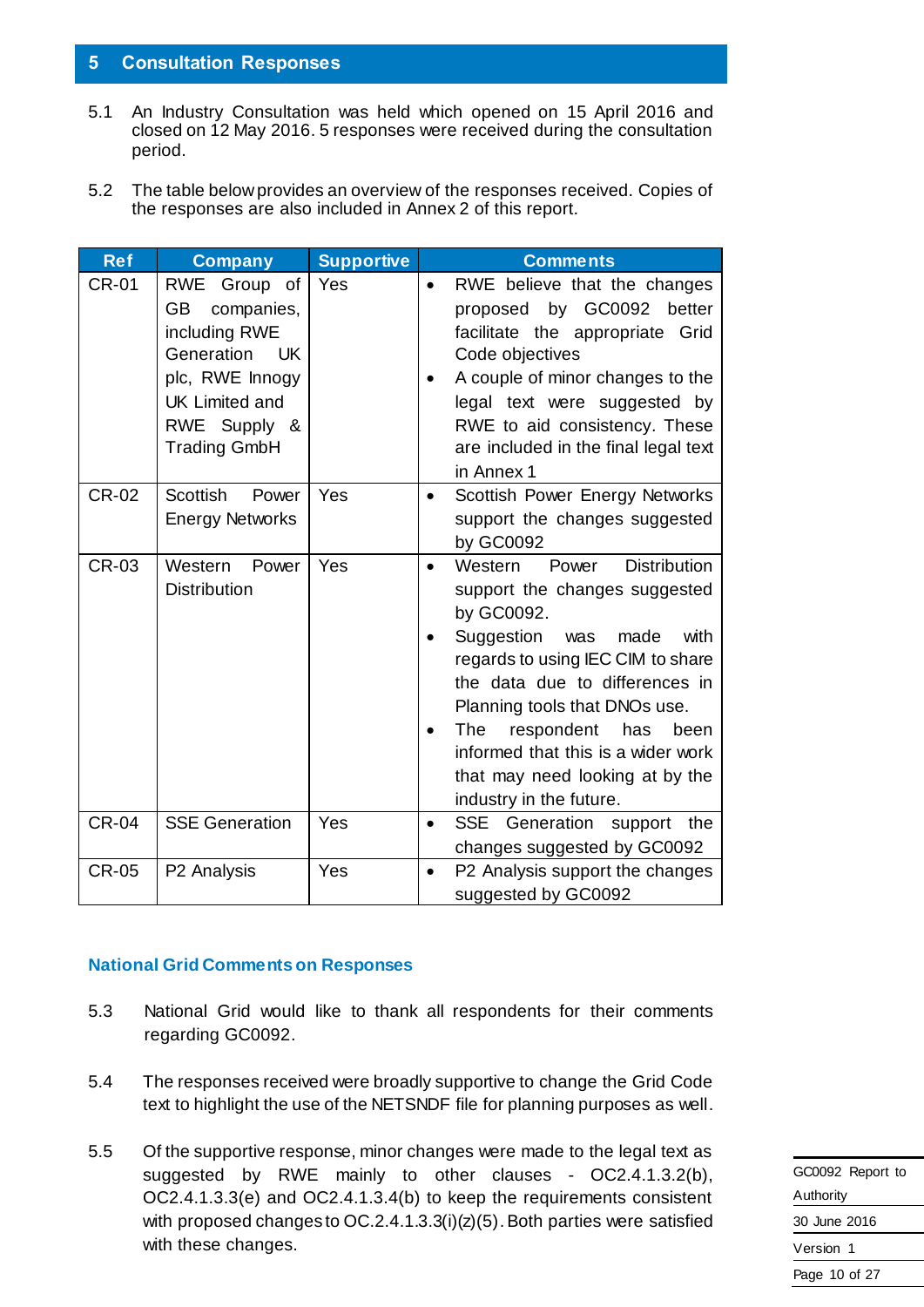- 5.7 WPD supported the changes to the Grid Code as it would allow DNOs to do long term planning. However, they suggested that NGET should provide the data in a standard format (IEC Common Information Model) as all DNOs would have different planning tools. It was agreed between National Grid and the respondent that further work was required in the future to allow this change.
- 5.8 Scottish Power Energy Networks, SSE Generation and P2 Analysis were all supportive of the changes to the Grid Code and provided no further comments.
- 5.10 The suggested amendments to the legal text improve the clarity and have been incorporated into the final version.

| GC0092 Report to |
|------------------|
| Authority        |
| 30 June 2016     |
| Version 1        |
| Page 11 of 27    |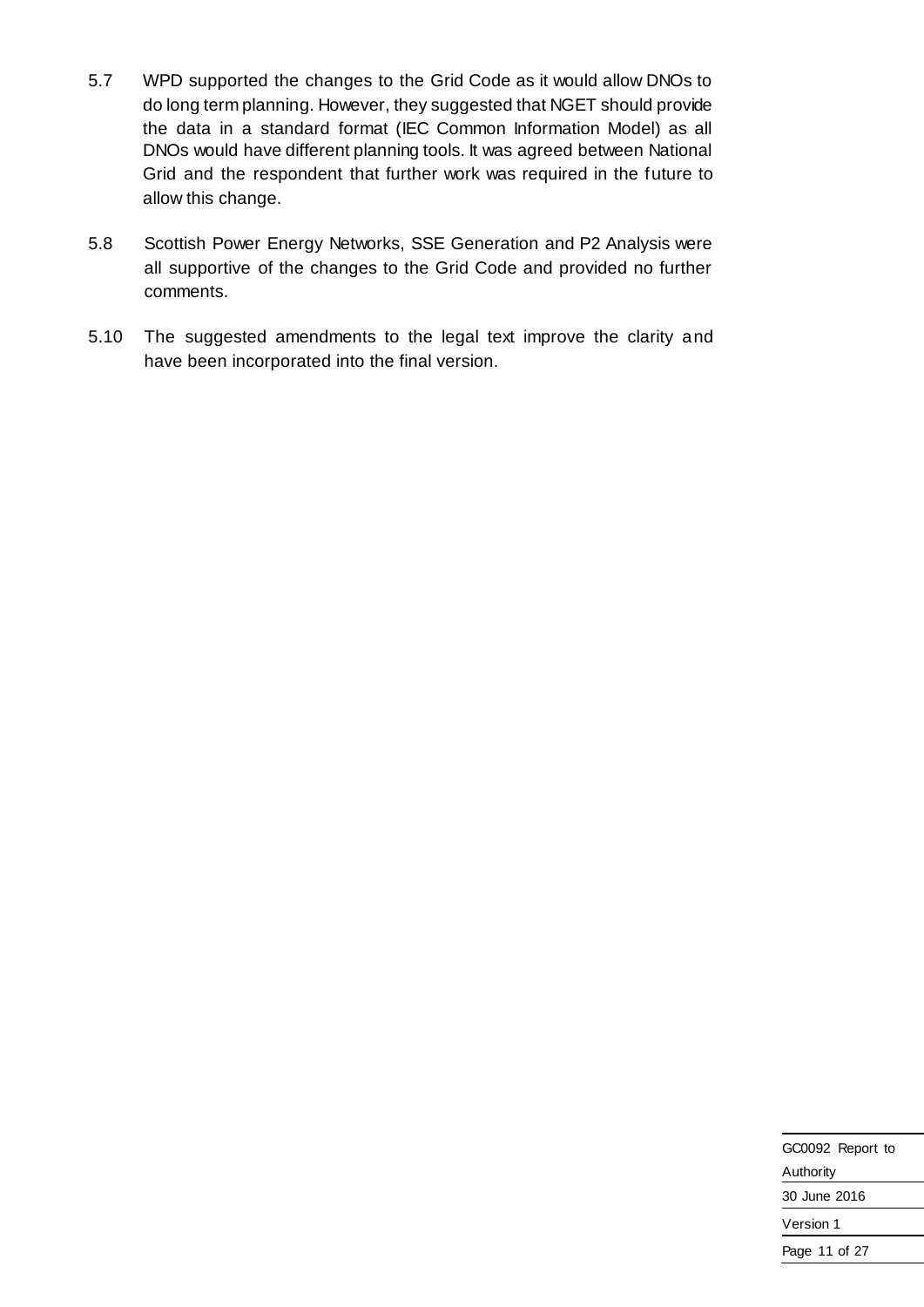#### <span id="page-11-0"></span>**Annex 1 - Proposed Legal Text**

#### OC2.4.1.3 Planning of National Electricity Transmission System Outages

OC.2.4.1.3.3.(i).(z).(5)

the data from the **National Electricity Transmission System Study Network Data Files** received by each **Network Operator** must only be used by that **User** in planning and operating that **Network Operator's User System** and must not be used for any other purpose or passed on to, or used by, any other business of that **User** or to, or by, any person within any other such business or elsewhere.

#### OC2.4.1.3.2.(b)

By the end of week 13

Each **Generator** will inform **NGET** in writing of proposed outages in Years 2 - 5 ahead of **Generator** owned **Apparatus** (eg. busbar selectors) other than **Synchronous Generating Units**, and/or **Power Park Modules**, at each **Grid Entry Point**.

**NGET** will provide to each **Network Operator** and to each **Generator** and each **Interconnector Owner** a copy of the information given to **NGET** under paragraph (a) above (other than the information given by that **Network Operator**). In relation to a **Network Operator**, the data must only be used by that **User** in planning and operating that **Network Operator's User System** and must not be used for any other purpose or passed on to, or used by, any other business of that **User** or to, or by, any person within any other such business or elsewhere.

#### OC2.4.1.3.3.(e)

#### By the end of week 34

**NGET** will notify each **Generator**, **Interconnector Owner**, and **Network Operator**, in writing, of those aspects of the **National Electricity Transmission System** outage programme which may, in **NGET's** reasonable opinion, operationally affect that **Generator** (other than those aspects which may operationally affect **Embedded Small Power Stations** or **Embedded Medium Power Stations**), **Interconnector Owner**, or **Network Operator** including in particular proposed start dates and end dates of relevant **National Electricity Transmission System** outages.

| GC0092 Report to |
|------------------|
| Authority        |
| 30 June 2016     |
| Version 1        |
| Page 12 of 27    |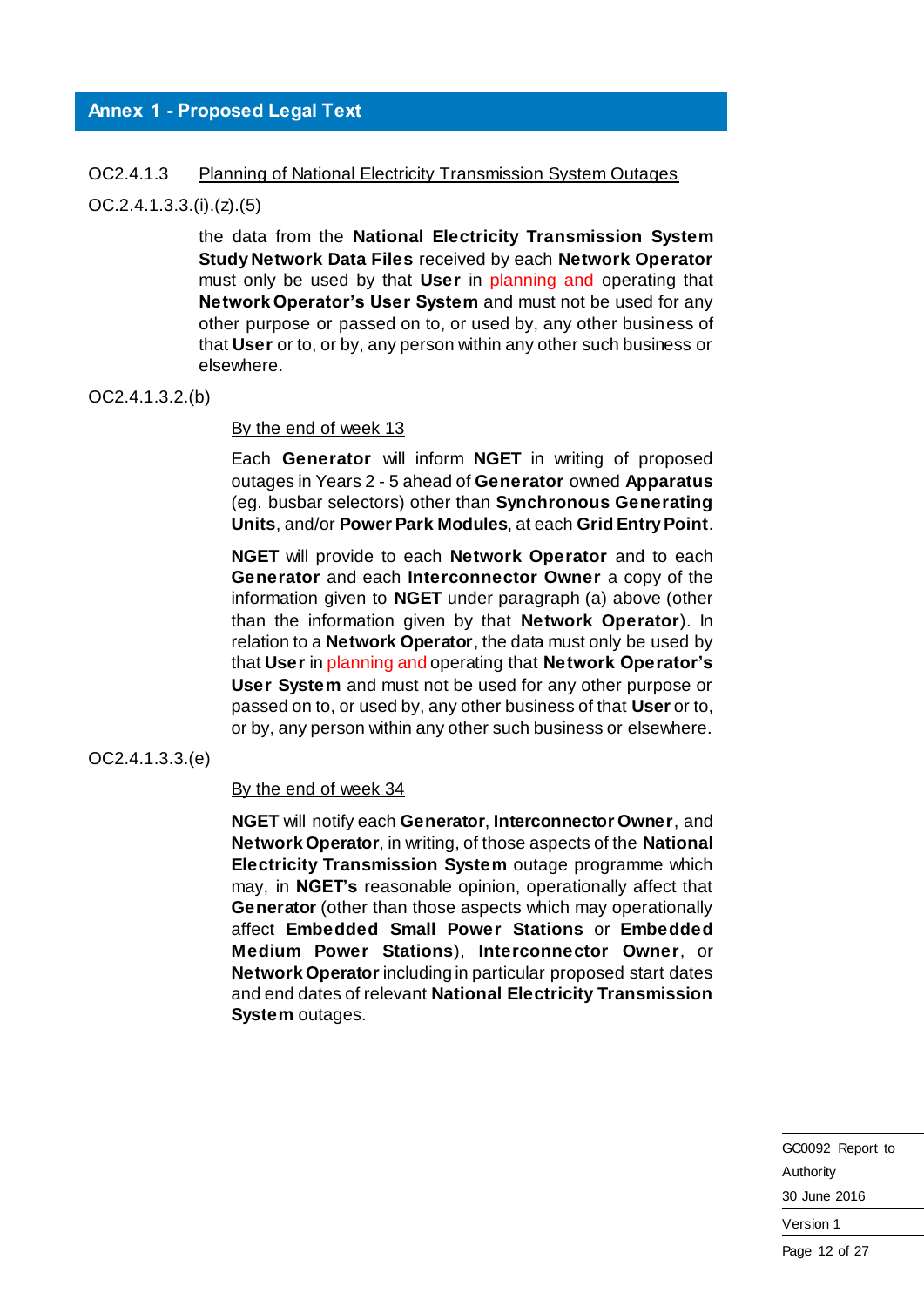**NGET** will provide to each **Network Operator** and to each **Generator** and each **Interconnector Owner** a copy of the information given to **NGET** under paragraph (c) above (other than the information given by that **Network Operator**). In relation to a **Network Operator**, the data must only be used by that **User** in planning and operating that **Network Operator's User System** and must not be used for any other purpose or passed on to, or used by, any other business of that **User** or to, or by, any person within any other such business or elsewhere.

OC2.4.1.3.4.(b)

Each **Generator** or **Interconnector Owner** or **Network Operator** or **Non-Embedded Customer** may at any time during Year 0 request **NGET** in writing for changes to the outages requested by them under OC2.4.1.3.3. In relation to that part of Year 0, excluding the period 1-7 weeks from the date of request, **NGET** shall determine whether the changes are possible and shall notify the **Generator**, **Interconnector Owner**, **Network Operator** or **Non-Embedded Customer** in question whether this is the case as soon as possible, and in any event within 14 days of the date of receipt by **NGET** of the written request in question.

Where **NGET** determines that any change so requested is possible and notifies the relevant **User** accordingly, **NGET** will provide to each **Network Operator**, each **Interconnector Owner**, and each **Generator** a copy of the request to which **NGET** has agreed which relates to outages on **Systems** of **Network Operators** (other than any request made by that **Network Operator**). The information must only be used by that **Network Operator** in planning and operating that **Network Operator's User System** and must not be used for any other purpose or passed on to, or used by, any other business of that **User** or to, or by, any person within any other such business or elsewhere.

| GC0092 Report to |
|------------------|
| Authority        |
| 30 June 2016     |
| Version 1        |
| Page 13 of 27    |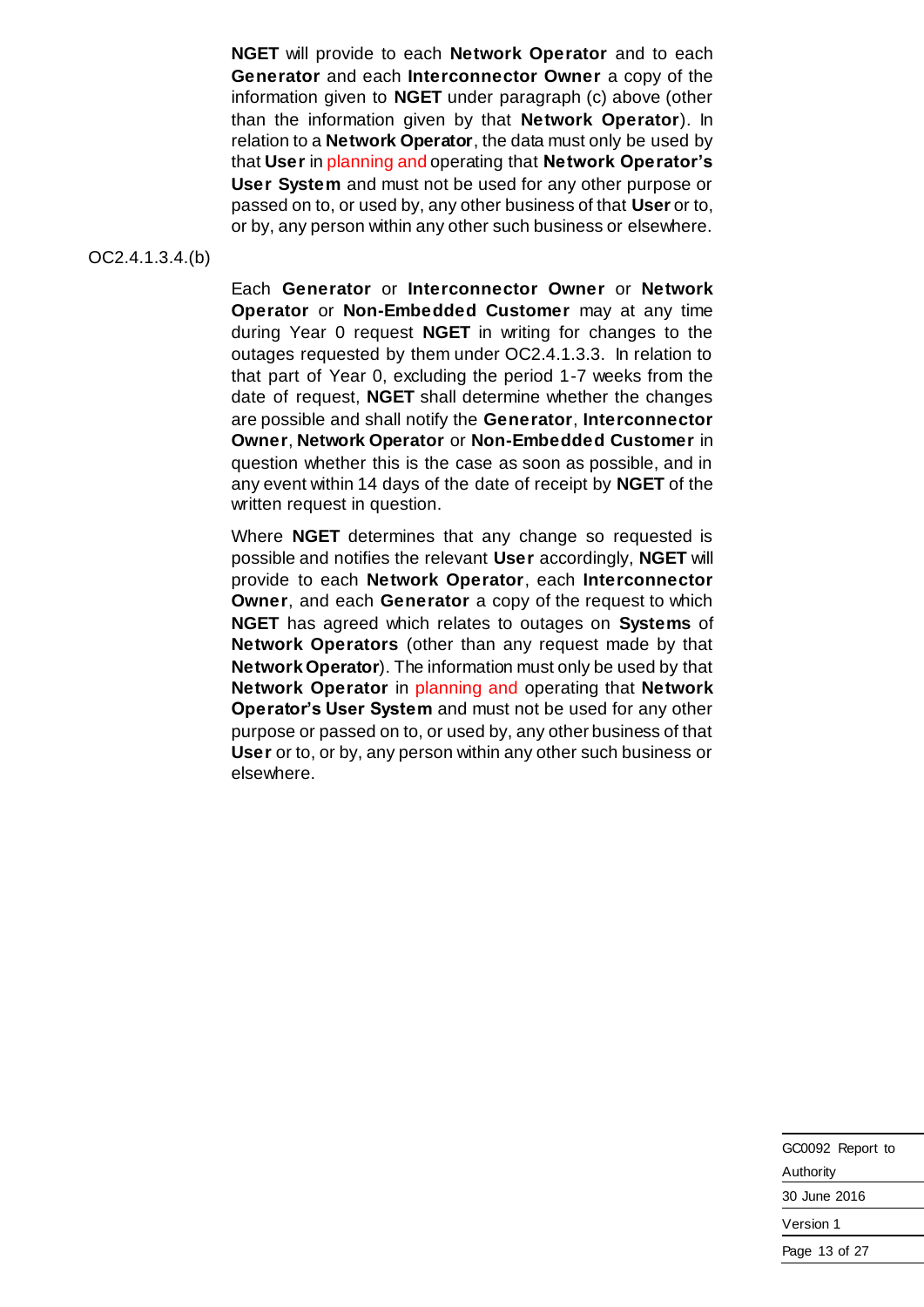#### **CR-01 RWE**

#### **GC0092 Using National Grid Network Models for Long Term Planning**

Industry parties are invited to respond to this consultation expressing their views and supplying the rationale for those views, particularly in respect of any specific questions detailed below.

Please send your responses by 12 May 2016 to **Grid. Code @nationalgrid.com.** Please note that any responses received after the deadline or sent to a different email address may not receive due consideration.

These responses will be included in the Report to the Authority which is drafted by National Grid and submitted to the Authority for a decision.

| <b>Respondent:</b>                                                        | John Norbury<br><b>Network Connections Manager</b><br><b>RWE Supply &amp; Trading GmbH</b><br><b>Windmill Hill Business Park</b><br>Whitehill Way<br>Swindon SN5 6PB<br>T+44 (0)1793 89 2667                                                                                                                                                                                                                                          |
|---------------------------------------------------------------------------|---------------------------------------------------------------------------------------------------------------------------------------------------------------------------------------------------------------------------------------------------------------------------------------------------------------------------------------------------------------------------------------------------------------------------------------|
|                                                                           | M+44 (0)7795 354 382<br>john.norbury@rwe.com                                                                                                                                                                                                                                                                                                                                                                                          |
| <b>Company Name:</b>                                                      | <b>RWE Group of GB companies, including RWE</b><br>Generation UK plc, RWE Innogy UK Limited and<br>RWE Supply & Trading GmbH                                                                                                                                                                                                                                                                                                          |
| 1. Do you support the proposed                                            | We support the proposed implementation approach                                                                                                                                                                                                                                                                                                                                                                                       |
| implementation approach of 10                                             | given in the Consultation paragraph 4.8                                                                                                                                                                                                                                                                                                                                                                                               |
| business days following an                                                |                                                                                                                                                                                                                                                                                                                                                                                                                                       |
| Authority decision?                                                       |                                                                                                                                                                                                                                                                                                                                                                                                                                       |
| 2. Do you believe that GC0023                                             | Yes subject to clarification of the final point raised                                                                                                                                                                                                                                                                                                                                                                                |
| better facilitates the appropriate<br><b>Grid Code objectives?</b>        | below under item 4.                                                                                                                                                                                                                                                                                                                                                                                                                   |
| 3. Do you support the proposed<br>changes to CC.6.2.2.2 and<br>CC.6.2.3.1 | Our support for the change to OC.2.4.1.3.3(i)(z)(5)<br>is subject to clarification of the final point raised<br>below under item 4.                                                                                                                                                                                                                                                                                                   |
| 4. Do you have any additional<br>comments?                                | We are not entirely convinced of the need for this<br>change, which seeks to clarify that "operating a<br>network" also includes the planning of its operation.<br>Given that the Data Files are released to Network<br>Operators under OC2 from 1-year ahead, it is<br>difficult to envisage the intent of releasing data at<br>that time for any use other than for planning.<br>Notwithstanding this, we note that OC2.4.1.3.2(b). |

GC0092 Report to Authority

30 June 2016

Version 1

Page 14 of 27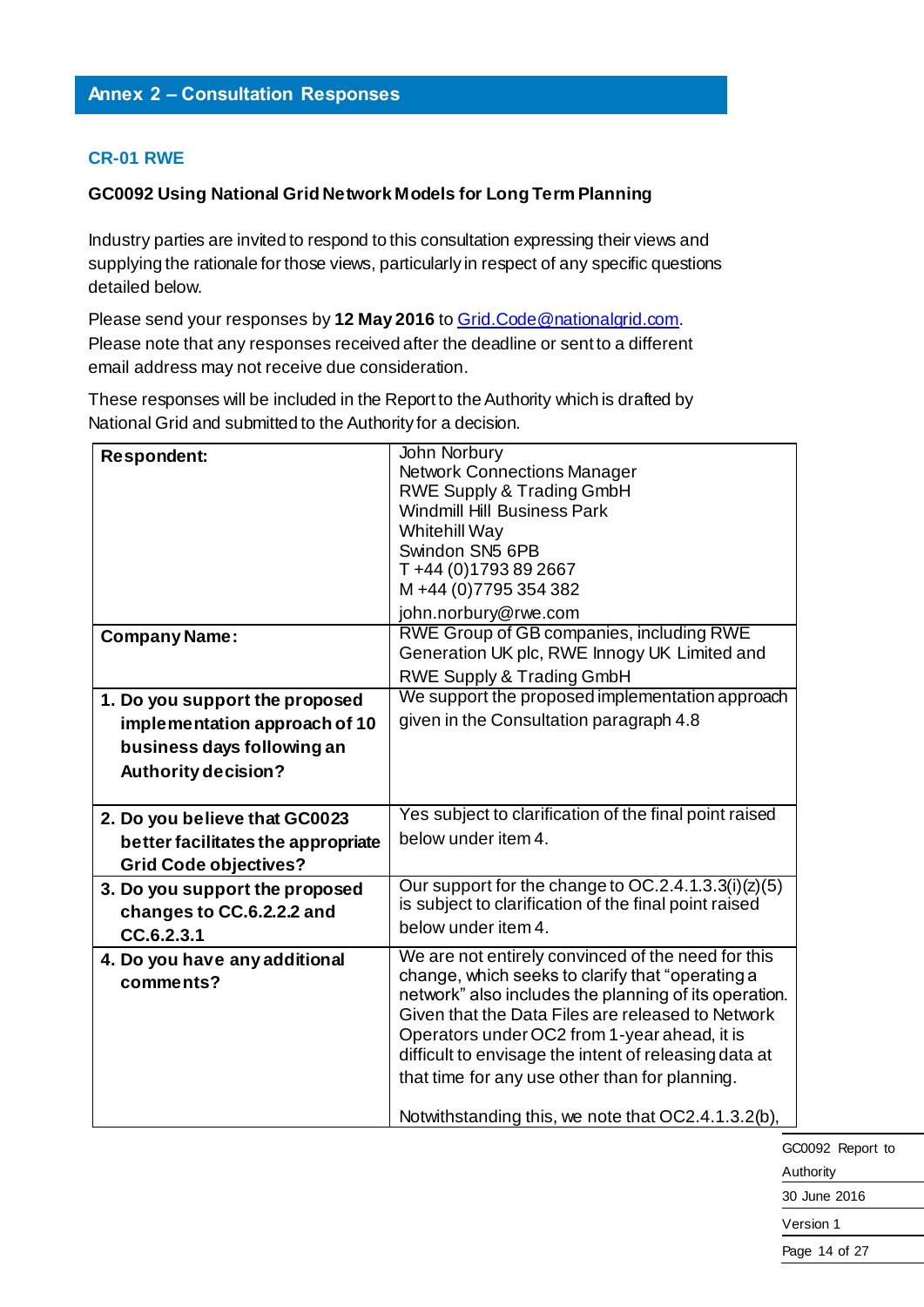| OC2.4.1.3.3(e) and OC2.4.1.3.4(b) similarly specify  |
|------------------------------------------------------|
| that data released by NGET to Network Operators      |
| must be used for operational purposes only. We       |
| would therefore expect that changes, similar to      |
| those proposed to $OC.2.4.1.3.3(i)(z)(5)$ , would be |
| required to be made to these clauses. If such        |
| changes are not required, please clarify why this is |
| the case.                                            |

| GC0092 Report to |  |
|------------------|--|
| Authority        |  |
| 30 June 2016     |  |
| Version 1        |  |
| Page 15 of 27    |  |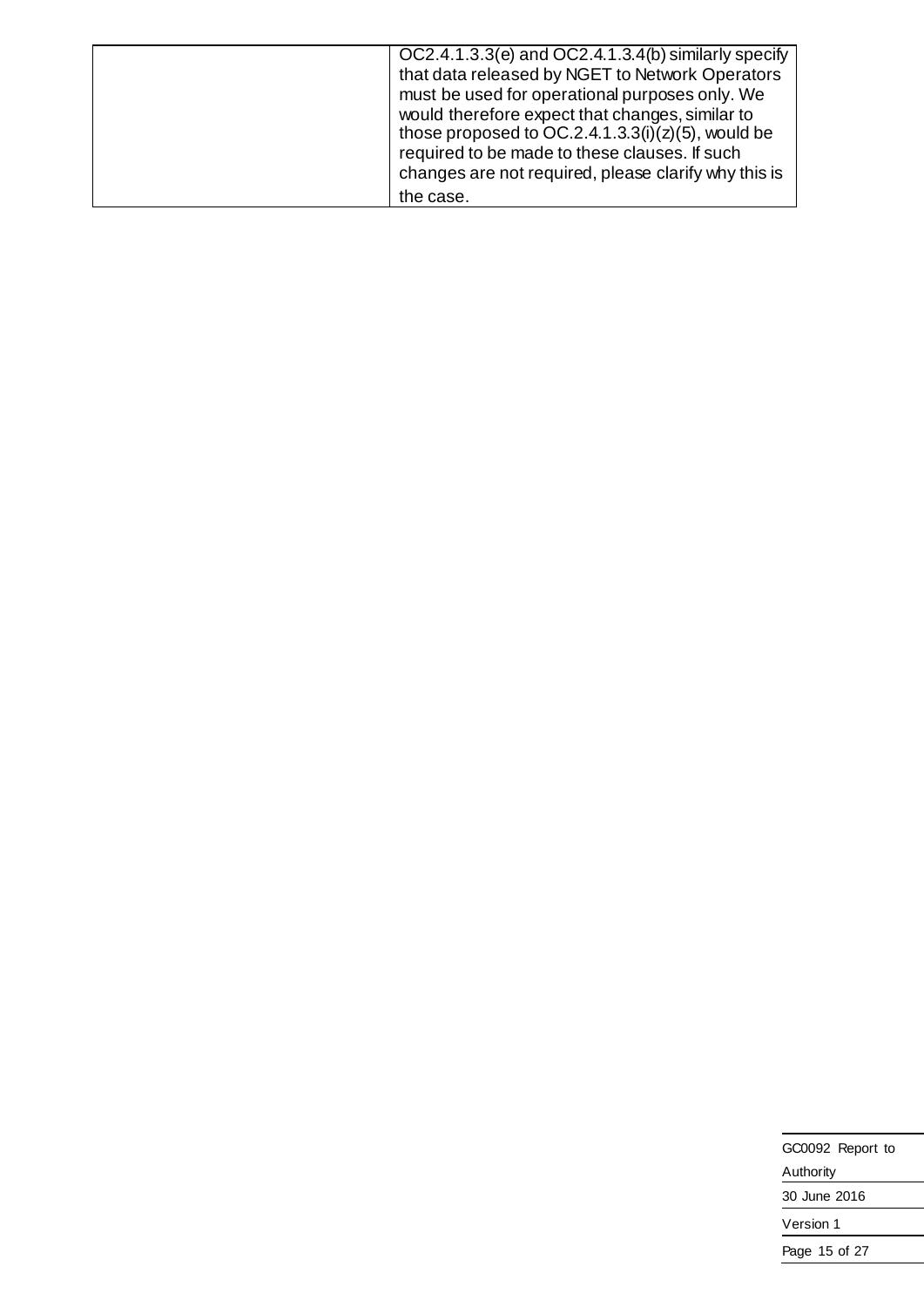### **CR-02 Scottish Power Energy Networks**

#### **GC0092 Using National Grid Network Models for Long Term Planning**

Industry parties are invited to respond to this consultation expressing their views and supplying the rationale for those views, particularly in respect of any specific questions detailed below.

Please send your responses by 12 May 2016 to Grid. Code @nationalgrid.com. Please note that any responses received after the deadline or sent to a different email address may not receive due consideration.

| <b>Respondent:</b>                 | <b>Martin McDonald.</b>                               |
|------------------------------------|-------------------------------------------------------|
|                                    | Martin.mcdonald@everis.com                            |
| <b>Company Name:</b>               | <b>Everis Ltd on behalf of ScottishPower Energy</b>   |
|                                    | Networks.                                             |
| 5. Do you support the proposed     | Yes.                                                  |
| implementation approach of 10      |                                                       |
| business days following an         |                                                       |
| Authority decision?                |                                                       |
|                                    |                                                       |
| 6. Do you believe that GC0092      | Yes. Agree that the suggested change will better      |
| better facilitates the appropriate | facilitate the Grid Code objectives as listed in the  |
| <b>Grid Code objectives?</b>       | "Assessment against Grid Code Objectives"             |
|                                    | section of the Industry Consultation document.        |
| 7. Do you support the proposed     | Yes as this change will add clarification into OC2 in |
| changes to                         | that the information provided can be used to aid in   |
| OC.2.4.1.3.3.(i). (z). (5)         | the longer term planning of the Distribution          |
|                                    | network.                                              |
|                                    | No.                                                   |
| 8. Do you have any additional      |                                                       |
| comments?                          |                                                       |
|                                    |                                                       |

| GC0092 Report to |
|------------------|
| Authority        |
| 30 June 2016     |
| Version 1        |
| Page 16 of 27    |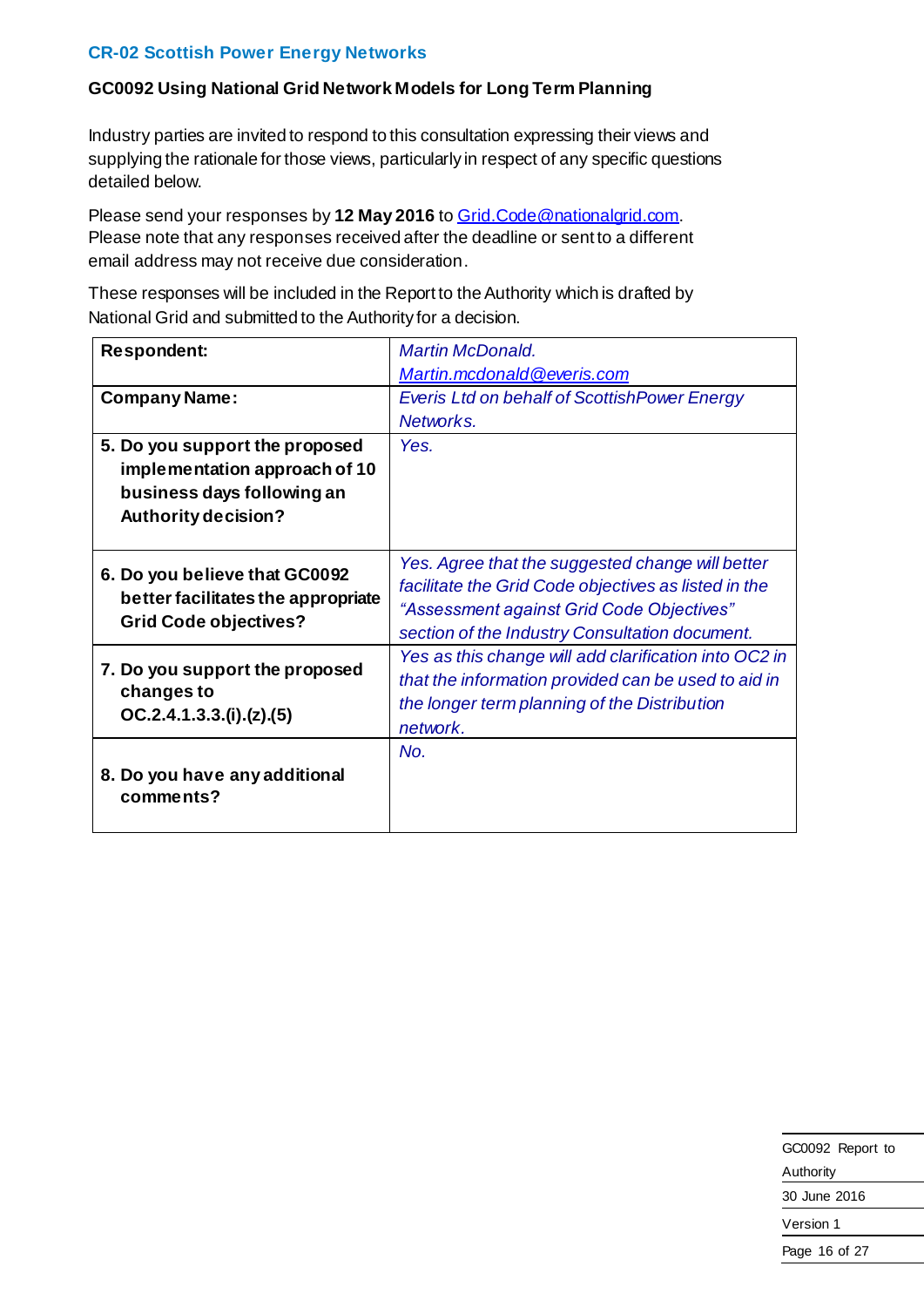#### **CR-03 Western Power Distribution**

### **GC0092 Using National Grid Network Models for Long Term Planning**

Industry parties are invited to respond to this consultation expressing their views and supplying the rationale for those views, particularly in respect of any specific questions detailed below.

Please send your responses by 12 May 2016 to Grid. Code @nationalgrid.com. Please note that any responses received after the deadline or sent to a different email address may not receive due consideration.

| <b>Respondent:</b>                                                                                                          | Yiango Mavrocostanti                                                                                                                                                                                                                                                                                                                                                                                                                                                                                                                                                                                                                                                                                                                                                                                                                                                                                                 |
|-----------------------------------------------------------------------------------------------------------------------------|----------------------------------------------------------------------------------------------------------------------------------------------------------------------------------------------------------------------------------------------------------------------------------------------------------------------------------------------------------------------------------------------------------------------------------------------------------------------------------------------------------------------------------------------------------------------------------------------------------------------------------------------------------------------------------------------------------------------------------------------------------------------------------------------------------------------------------------------------------------------------------------------------------------------|
|                                                                                                                             | ymavrocostanti@westernpower.co.uk                                                                                                                                                                                                                                                                                                                                                                                                                                                                                                                                                                                                                                                                                                                                                                                                                                                                                    |
| <b>Company Name:</b>                                                                                                        | <b>Western Power Distribution</b>                                                                                                                                                                                                                                                                                                                                                                                                                                                                                                                                                                                                                                                                                                                                                                                                                                                                                    |
| 9. Do you support the proposed<br>implementation approach of 10<br>business days following an<br><b>Authority decision?</b> | The implementation approach is supported. It is,<br>however, expected that a period of time will be<br>required for DNOs to establish processes for the<br>utilisation of the data.                                                                                                                                                                                                                                                                                                                                                                                                                                                                                                                                                                                                                                                                                                                                  |
| 10 <sub>1</sub><br>Do you believe that<br>GC0092 better facilitates the<br>appropriate Grid Code<br>objectives?             | i)<br>GC0092 could enable more accurate<br>modelling of the power flows in distribution<br>networks that are heavily interconnected.<br>This could improve the way these networks<br>are operated and maintained resulting in a<br>more efficient distribution network<br>management and reflecting these benefits<br>to the transmission system.<br>Having access to the full electrical models<br>of the transmission system, could also<br>enable better long term planning of<br>interconnected distribution networks. To be<br>able to use these models for network<br>planning, however, guidance on how to<br>modify the models to represent certain<br>extreme and normal operating scenarios<br>should also be provided to DNOs.<br>It is important to note that not all areas of<br>the distribution network are of the<br>interconnected nature, therefore the<br>benefits will not always be applicable. |
|                                                                                                                             | GC0092 could allow DNOs to improve their<br>ii)<br>ANM schemes and better assess the                                                                                                                                                                                                                                                                                                                                                                                                                                                                                                                                                                                                                                                                                                                                                                                                                                 |

| GC0092 Report to |  |
|------------------|--|
| Authority        |  |
| 30 June 2016     |  |
| Version 1        |  |
| Page 17 of 27    |  |
|                  |  |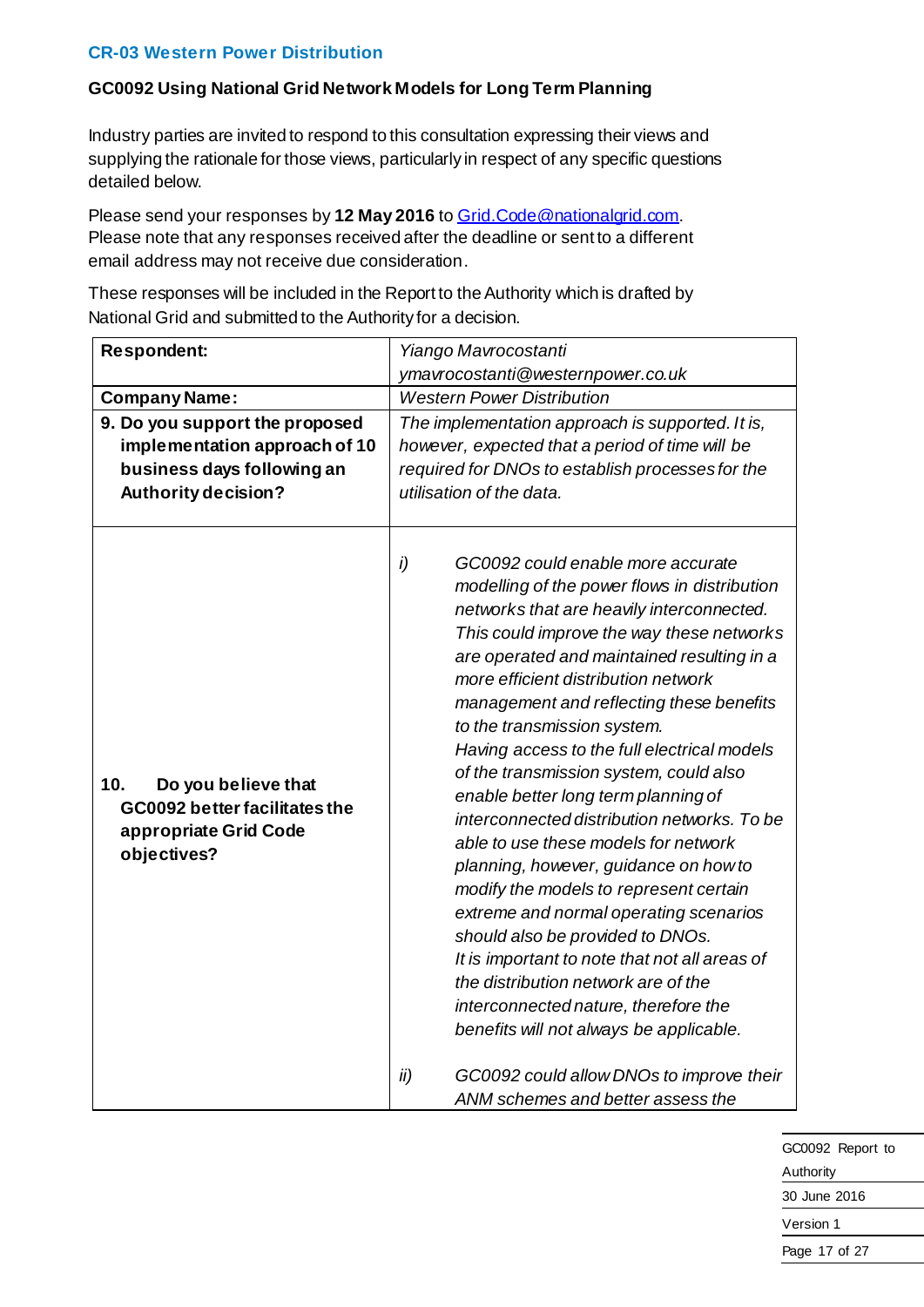|                                                                          | required curtailment of generators.                                                                                                                                                                                                                                                                                                                                                                                                                                                                                                                                                                                                                                                                 |
|--------------------------------------------------------------------------|-----------------------------------------------------------------------------------------------------------------------------------------------------------------------------------------------------------------------------------------------------------------------------------------------------------------------------------------------------------------------------------------------------------------------------------------------------------------------------------------------------------------------------------------------------------------------------------------------------------------------------------------------------------------------------------------------------|
|                                                                          | iii)<br>Through the improvements in the modelling<br>of heavily interconnected distribution<br>networks that GC0092 would facilitate, the<br>interaction between these networks and the<br>transmission system would be better<br>assessed. This could result in improved<br>protection of both systems.                                                                                                                                                                                                                                                                                                                                                                                            |
|                                                                          | iv)<br>It is not expected that GC0092 will have any<br>negative effect in the DNO's ability to<br>comply with the Electricity Regulation.                                                                                                                                                                                                                                                                                                                                                                                                                                                                                                                                                           |
| v) Do you support the proposed<br>changes to<br>OC.2.4.1.3.3.(i).(z).(5) | The proposed changes to $OC.2.4.1.3.3. (i)$ . (z). (5)<br>are supported.                                                                                                                                                                                                                                                                                                                                                                                                                                                                                                                                                                                                                            |
| Do you have any additional<br>vi)<br>comments?                           | 1.<br>As different DNOs use different planning<br>tools, providing the data in a format that will<br>be suitable for all DNOs will be a challenge.<br>2.<br>The IEC Common Information Model format<br>is suggested as the best data structure for<br>sharing data.<br>3.<br>At the moment, the data will be useful<br>mainly for distribution networks that are<br>heavily interconnected.<br>Should a DNO become a DSO, the benefits<br>4.<br>of having these data will be much greater.<br>5.<br>It is expected that a significant amount of<br>time will be required for DNOs to start<br>making full use of the data and the usage<br>will depend on the nature of the network of<br>each DNO. |

| GC0092 Report to |
|------------------|
| Authority        |
| 30 June 2016     |
| Version 1        |
| Page 18 of 27    |
|                  |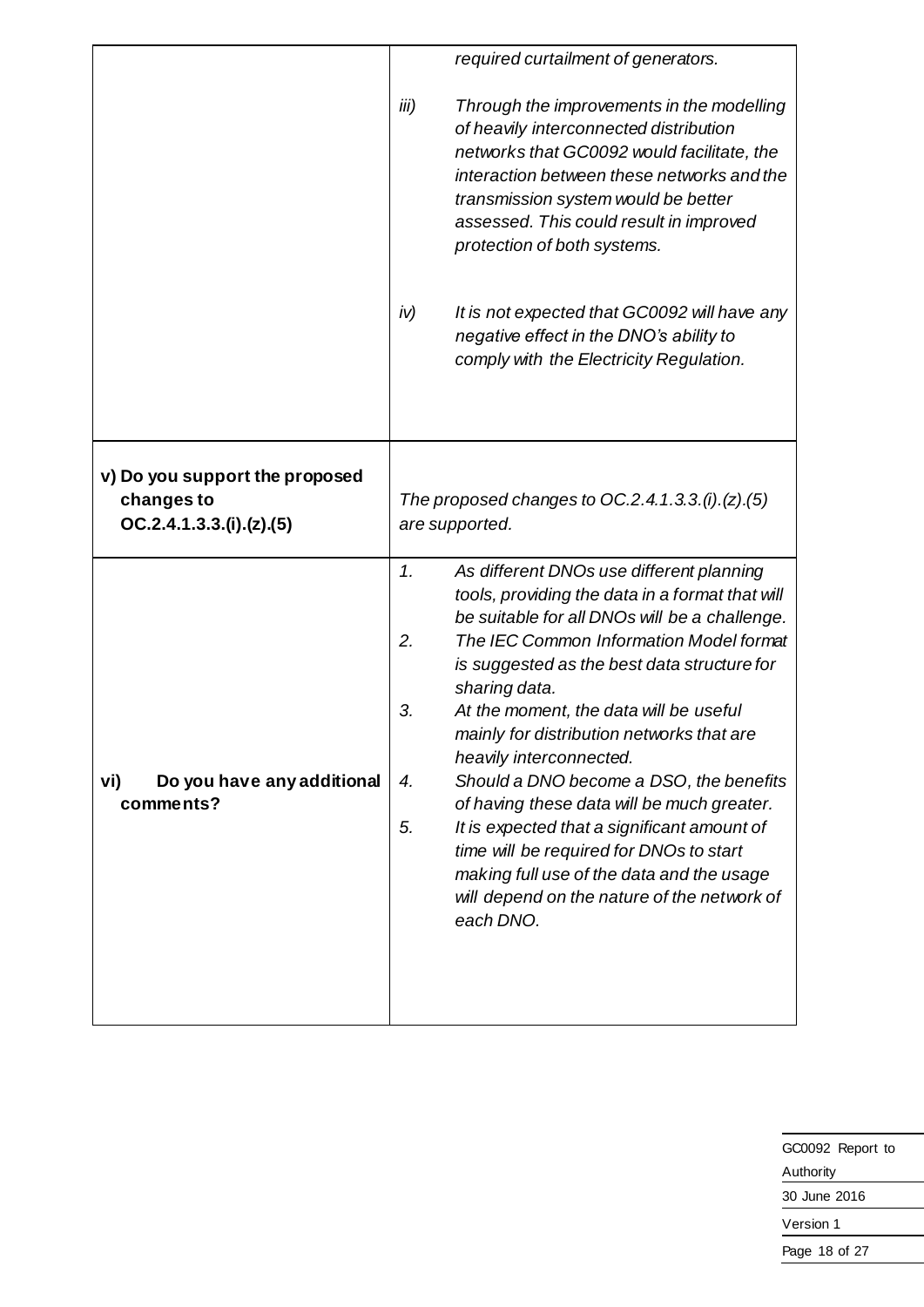#### **CR-04 SSE Generation**

### **GC0092 Using National Grid Network Models for Long Term Planning**

Industry parties are invited to respond to this consultation expressing their views and supplying the rationale for those views, particularly in respect of any specific questions detailed below.

Please send your responses by **12 May 2016** to [Grid.Code@nationalgrid.com](mailto:Grid.Code@nationalgrid.com). Please note that any responses received after the deadline or sent to a different email address may not receive due consideration.

| <b>Respondent:</b>                                                                                  | Damian Jackman, 0141 2247107 |
|-----------------------------------------------------------------------------------------------------|------------------------------|
|                                                                                                     | damian.jackman@sse.com       |
| <b>Company Name:</b>                                                                                | <b>SSE Generation</b>        |
| 11.<br>Do you support the                                                                           | Yes                          |
| proposed implementation                                                                             |                              |
| approach of 10 business days<br>following an Authority                                              |                              |
| decision?                                                                                           |                              |
|                                                                                                     |                              |
| Do you believe that<br>12.<br>GC0092 better facilitates the<br>appropriate Grid Code<br>objectives? | Yes                          |
|                                                                                                     |                              |
| 13.<br>Do you support the<br>proposed changes to<br>OC.2.4.1.3.3.(i). (z). (5)                      | Yes                          |
| Do you have any additional<br>14.<br>comments?                                                      | N <sub>o</sub>               |

| GC0092 Report to |
|------------------|
| Authority        |
| 30 June 2016     |
| Version 1        |
| Page 19 of 27    |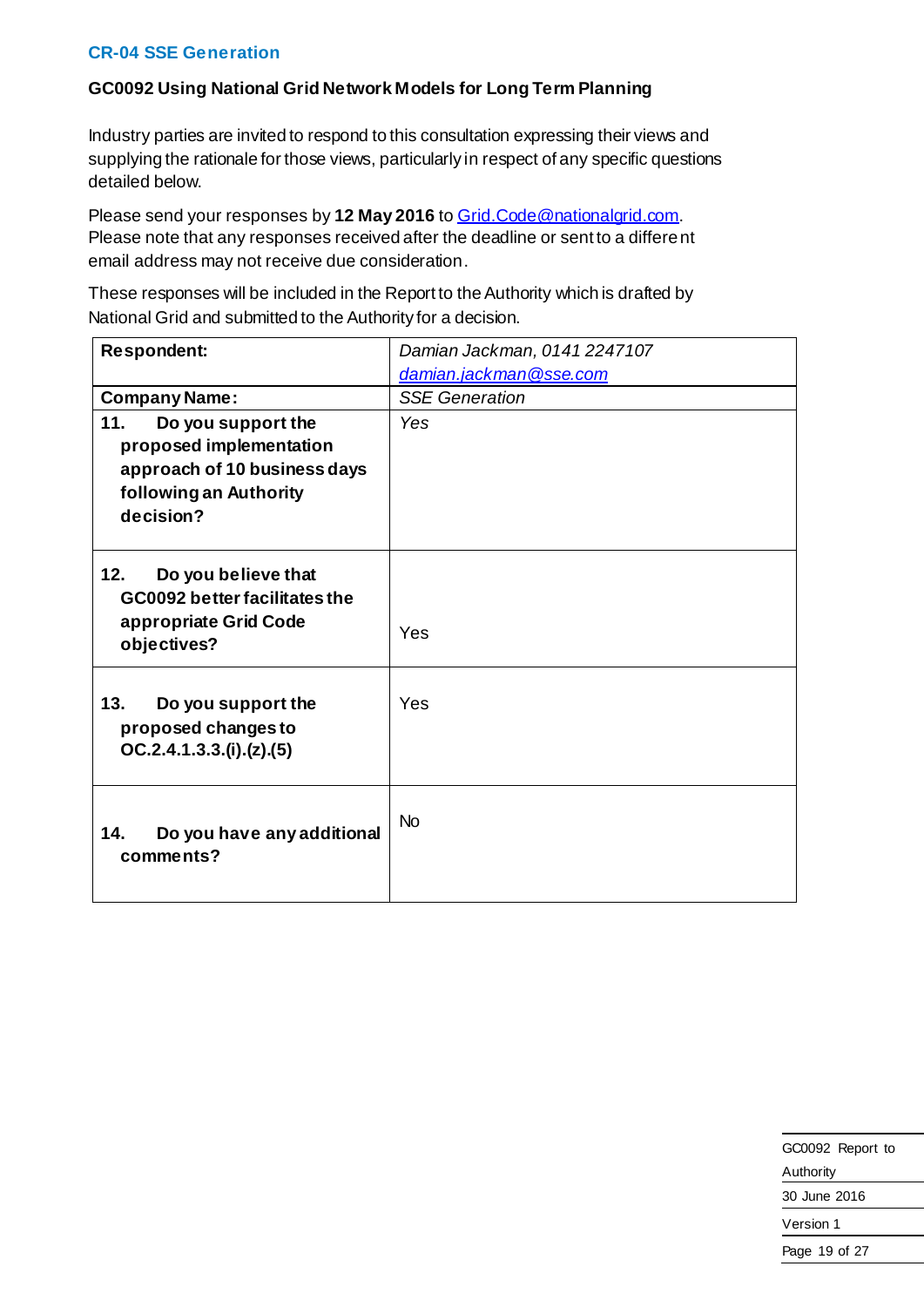### **CR-5 P2 Analysis**

## **GC0092 Using National Grid Network Models for Long Term Planning**

Industry parties are invited to respond to this consultation expressing their views and supplying the rationale for those views, particularly in respect of any specific questions detailed below.

Please send your responses by **12 May 2016** to [Grid.Code@nationalgrid.com](mailto:Grid.Code@nationalgrid.com). Please note that any responses received after the deadline or sent to a different email address may not receive due consideration.

| <b>Respondent:</b>                                                                                                          | Mike Kay                |
|-----------------------------------------------------------------------------------------------------------------------------|-------------------------|
|                                                                                                                             | 07768038913             |
|                                                                                                                             | mkay@iee.org            |
| <b>Company Name:</b>                                                                                                        | P <sub>2</sub> Analysis |
| 15.<br>Do you support the<br>proposed implementation<br>approach of 10 business days<br>following an Authority<br>decision? | Yes                     |
| Do you believe that<br>16.<br>GC0092 better facilitates the<br>appropriate Grid Code<br>objectives?                         | Yes                     |
| 17.<br>Do you support the<br>proposed changes to<br>OC.2.4.1.3.3.(i). (z). (5)                                              | Yes                     |
| 18.<br>Do you have any additional<br>comments?                                                                              | <b>No</b>               |

| GC0092 Report to |
|------------------|
| Authority        |
| 30 June 2016     |
| Version 1        |
| Page 20 of 27    |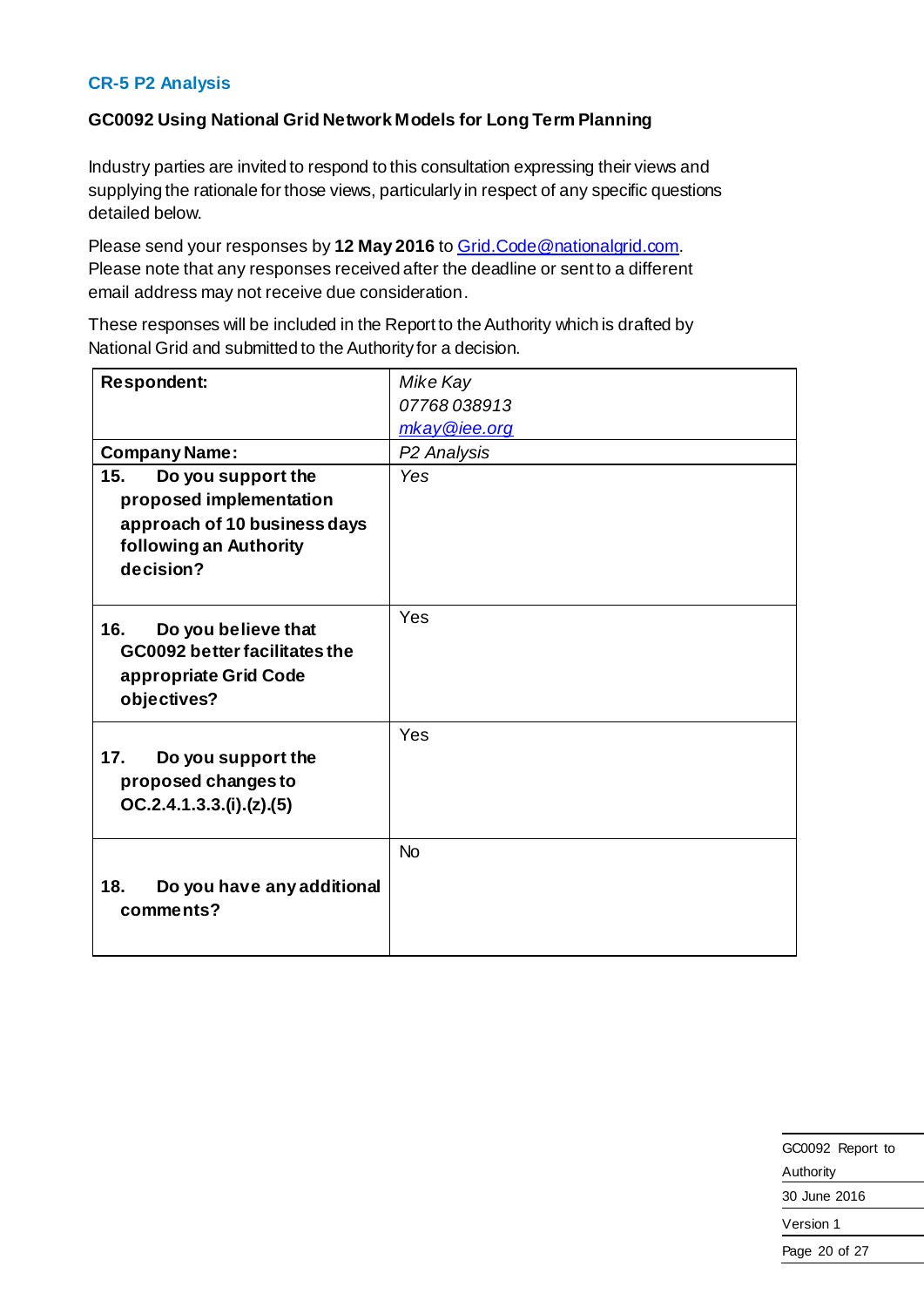# **Grid Code Review Panel Using National Grid Network Models for Long Term Planning Date Raised:** 2 March 2016 **GCRP Ref:** pp16/24 A Panel Paper by UK Power Networks

#### **Summary**

East Kent is a particularly complex area of the GB system where the distribution network is heavily influenced by HVDC interconnector flows and other types of transmission connected generation. In parallel with this, due to the increasing amount of embedded generation connected to the system, GSPs are increasingly experiencing reverse power flows from the distribution network onto the transmission system. UK Power Networks has been awarded £3.4m funding from Ofgem under the Low Carbon Network Fund 2014 competition to progress an innovation project (Kent Active System Management - KASM) which it is running in conjunction with National Grid and which aims to allow more precise operation and planning of the 132kV network in East Kent (South Eastern Power Networks' (SPN) area). This is expected to demonstrate the following benefits:

- Operation of the network closer to its limits in a secure and reliable manner, enabling the connection of additional low carbon generation while improving the efficiency of future network reinforcement projects;
- Reduction in the impact of planned network outages on power export from existing generators;
- Improvements in operational processes and reduction in the overall risk on the transmission and distribution network.

In December 2015, the project established an ICCP link between National Grid and UK Power Networks control rooms, which will enable the two parties to share real time data including power flows and switch statuses.

To accurately model power flows, UK Power Networks needs access to an unreduced transmission system network model. UK Power Networks currently receives two sets of data on the transmission system as required by section OC2 of the Grid Code:

- As part of the annual week 42 process, a reduced network with simple static equivalents at Grid Supply Points to model the transmission network. This is used by UK Power Networks' Infrastructure Planning team.
- On a weekly basis at two weeks ahead of real time, an unreduced forecasted transmission network model in the form of National Electricity Transmission Study Network Data Files are extracted from the PowerFactory modelling tool. This includes the expected output of Central Volume Allocated generators. This data, which is used by the Operational Planning team, is also being used by the KASM project but is supplied in accordance with Grid Code OC2.4.1.3.3.(i).z.5 which states that:

*'…the data from the National Electricity Transmission System Study Network Data Files received by each Network Operator must only be used*

| GC0092 Report to |
|------------------|
| Authority        |
| 30 June 2016     |
| Version 1        |
| Page 21 of 27    |
|                  |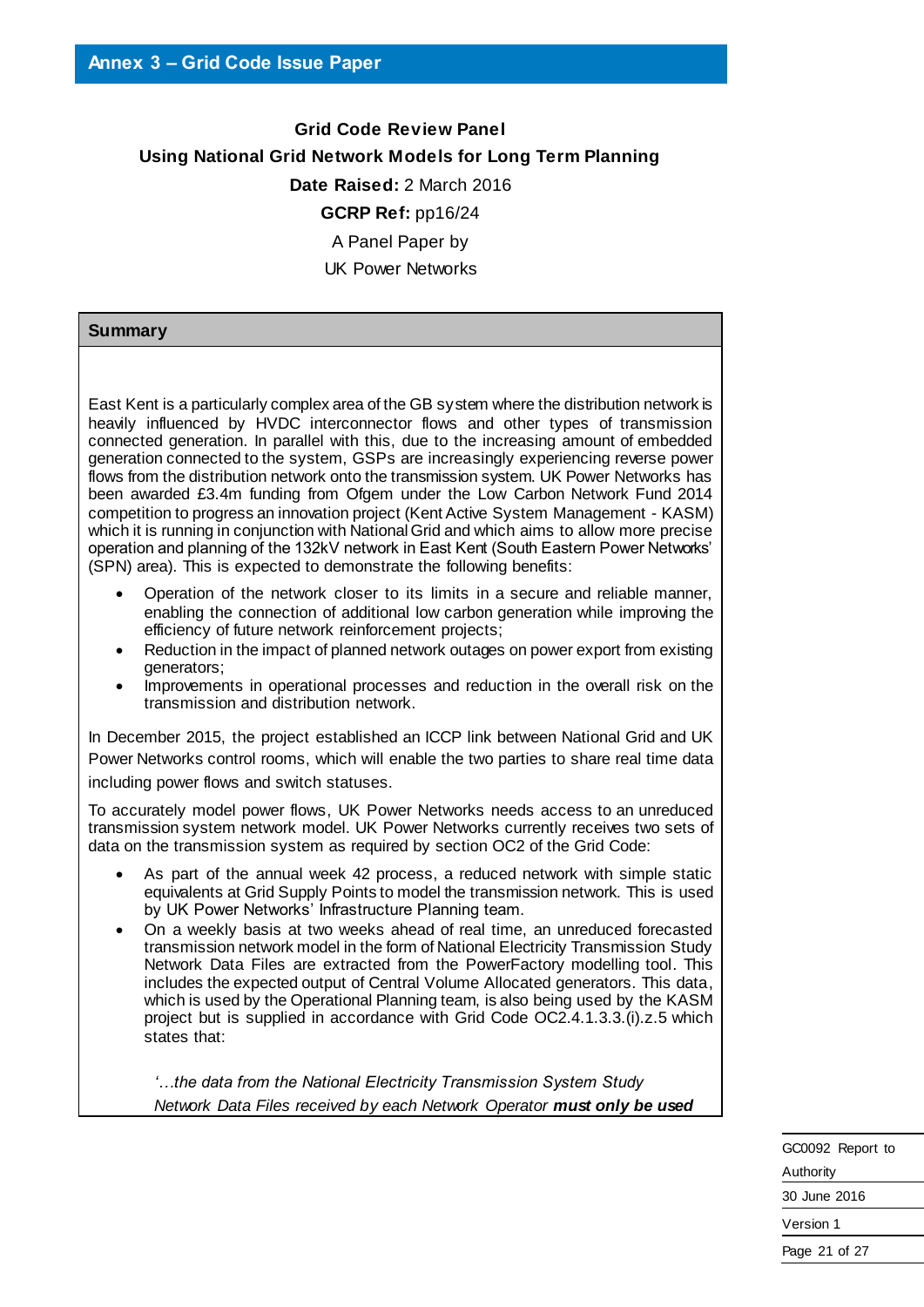*by that User in operating that Network Operator's User System and must not be used for any other purpose or passed on to, or used by, any other business of that User or to, or by, any person within any other such business or elsewhere.'* 

A solution to allow UK Power Networks use of data in the National Electricity Transmission Study Network Data Files for operational **and** planning purposes would help to realise the full benefits of the KASM project. This data could then also be utilised for: long term operability studies to accurately assess the network for future generation, new technology connections, maximising utilisation of existing assets; and finally, allowing the same network model to be used for all purposes which would achieve considerable efficiencies.

This paper has been written following presentation and discussion at the Grid Code Development Forum on 3 February 2016 which helped to consider the alternatives and develop these for presentation to GCRP.

#### **Users Impacted**

#### *High*

Distribution Network Operators – as it allows better and more coordinated system planning

# *Medium*

Transmission Owners, System Operators, Generators – better planning by DNOs will allow more efficient use of and investment in the system

#### *Low*

None

# **Description & Background**

As distributed generation penetration increases in the distribution network, so also do the complexity of studies that need to be carried out in both operational and planning timescales to operate the system as efficiently as possible and to plan appropriate future network investments.

Due to the interconnected nature of the distribution network in the South East, generation patterns and system flows, UK Power Networks are experiencing increasingly complex power flows on the distribution network. These can cause issues such as potential postfault plant overloads and reverse power flows towards National Grid's transmission system in excess of equipment ratings. In light of the fact that under certain conditions UK Power Networks are now exporting to National Grid's network, and because the particular network configuration in the area means that the distribution system is heavily influenced by power flows in the transmission network, it is important to accurately model the whole network in longer-term planning timescales making it possible to ensure compliance with UK Power Networks' Bilateral Connection Agreements for their GSPs. Moving forward this will also be

| GC0092 Report to |
|------------------|
| Authority        |
| 30 June 2016     |
| Version 1        |
| Page 22 of 27    |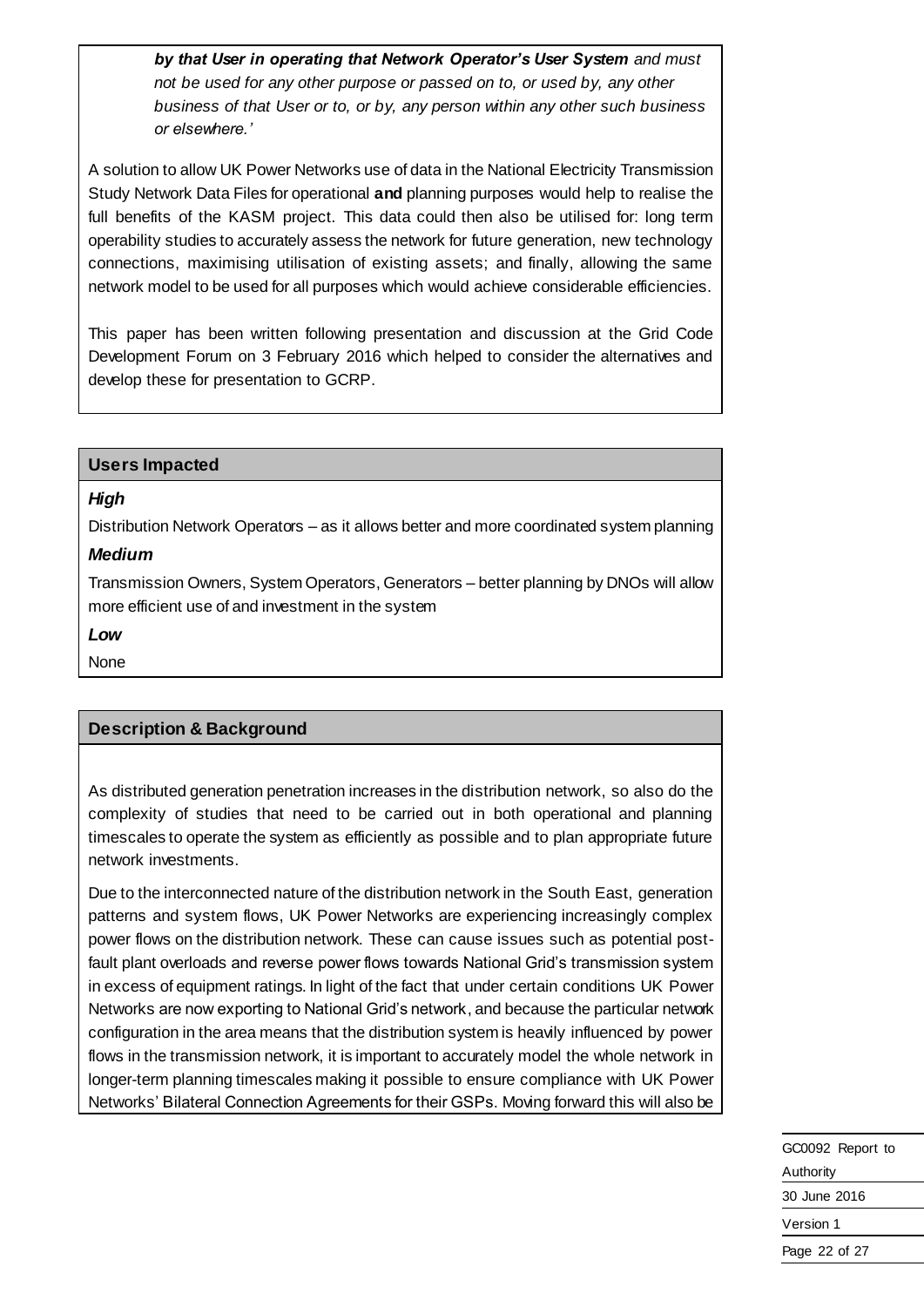important when ensuring compliance with future applicable European Network Codes.

Furthermore, the ability to model the full network including 400kV and 275kV running arrangements will ensure better protection of distribution and transmission assets, better utilisation of existing infrastructure, and more appropriate planning of future network investments. Furthermore, it will also mean that the results we produce align with those being produced by NG System Development team meaning a more co-ordinated approach and understanding of the issues.

The **Operational Planning team (Outage management)** at UK Power Networks is seeing first-hand the implications of certain post-fault scenarios during outage conditions in connection assets such as SGTs, as modelled using the full National Electricity Transmission Study Network Data Files supplied by National Grid under OC2. These files are delivered on a weekly basis in Power Factory (pfd) format and provide a static forecast of the transmission network two weeks ahead of real time. Included in these files is the expected output of Central Volume Allocated generators, which are connected to the transmission network. When UK Power Networks receives the files they are merged with the existing DNO network model in Power Factory by UK Power Networks' DigSilent Administrators. This model includes the characteristics of embedded generation so giving a complete and accurate model.

UK Power Networks' **Infrastructure Planning team (Network Capacity Management)** are not able to access the two week ahead data supplied under OC2 due to a restriction in the Grid Code allowing its use for operational purposes only. This is a longstanding issue, but is highlighted by the KASM project and increasing system complexity. Interactions between the distribution and transmission systems are not being completely portrayed by the model used in infrastructure planning since this employs a reduced network for the transmission system, modelled as static equivalents at each GSP, and as defined in the Planning Code forming part of the Grid Code, Appendix A part 3.

The **KASM project** which is running from Dec 2015 – Dec 2017 uses Contingency Analysis (CA) software for the purposes of real time network management, outage management and capacity management of the distribution network. It needs to use accurate network models for the distribution and transmission networks, and allows users to model multiple N-1 scenarios to determine any potential future constraints on the network. UK Power Networks believes that for KASM to deliver the full benefits associated with operating the network closer to its limits, it is vital that planners in all timescales are able to make use of accurate network models.

If UK Power Networks were able to use the unreduced forecasted transmission network model in the form of the National Electricity Transmission Study Network Data Files for planning as well as operational purposes this would allow the unrestricted use of the improved modelling and contingency analysis in KASM. Furthermore, allowing the use of a common model for operational and planning purposes would also be more efficient in terms of software architecture.

**Proposed Solution**

GC0092 Report to Authority 30 June 2016 Version 1 Page 23 of 27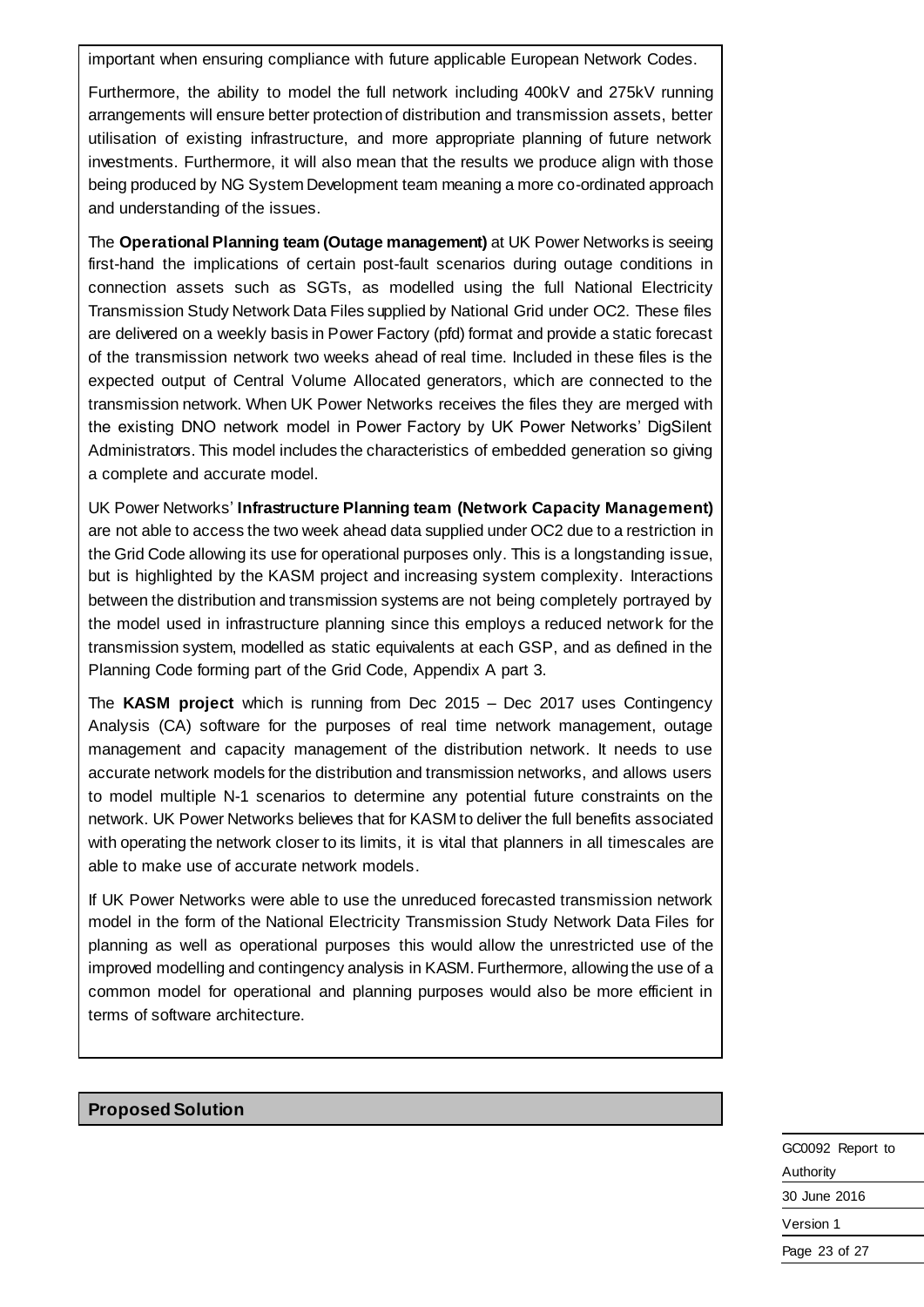A number of options have been proposed to resolve this issue:

- (i) Conclude that National Electricity Transmission Study Network Data Files can be used for planning purposes as well as operationally. Based on legal advice it is thought that this is not the case and that the Grid Code does restrict such use.
- (ii) Seek a derogation from the Grid Code to allow sharing of data as required. This is unlikely to be successful as it raises questions of data ownership which makes a derogation inappropriate. Generally derogations are only granted on a time-limited basis where a solution is also identified but also it is not clear what derogation would be sought against.
- (iii) Seek permission from the data owners to use data as required. In terms of the ownership of National Electricity Transmission Study Network Data Files the owners are National Grid, DNOs and generators.
- (iv) Strip out any potentially confidential data from the study files. This could be an interim solution but unless automated becomes a repetitive and labour intensive task which addresses the symptom and not the cause.
- (v) Make a change to the Grid Code to remove the restriction in OC2.4.1.3.3.(i).z.5 requiring the use of data supplied under this to be for operational purposes only.

UK Power Networks clarified as part of their presentation to GCDF that KASM will be undergoing operational testing starting in April. If the issue explored in this paper is not resolved by then it will either delay or limit these tests. On presentation at GCDF, the conclusions reached on each of the proposed actions were as follows:

- (i) NGET and UK Power Networks have both checked with their legal teams and reiterate that the restriction in the Grid Code is binding (if unclear in intent)
- (ii) A derogation could perhaps succeed if it could be clarified exactly what this would be against. In terms of the time to progress this it would though be unlikely to be resolved before April and would gain little or no time over a more enduring code change.
- (iii) Genuinely confidential data is likely to be the generator performance or modelling parameters supplied in confidence to NGET by manufacturers. As the study file includes data for the whole system, gaining appropriate permissions even if possible would be time-consuming and difficult to prove complete.
- (iv) NGET are progressing the option to strip out confidential data. A file has been supplied to UK Power Networks but study results using this are not the same as for the full network. Work on this option will continue but it is a complex and timeconsuming task.
- (v) GCDF were in agreement that a straightforward change to the Grid Code to allow use of OC2 data as detailed for planning as well as operational purposes would be the best solution. No new data is being supplied to UK Power Networks; this change would just allow them to make full use of data that they already hold and which is subject to existing OC2 confidentiality requirements. UK Power Networks have additionally signed a confidentiality agreement with NGET covering the work on KASM and data being used in this.

#### **Proposed Change to Legal Text**

It is recommended that the text of the Grid Code Operating Condition OC2.4.1.3.3.(i).z is changed to that given below. The text in red highlights the proposed new insertions and changes.

OC2.4.1.3.3.(i).z

(5) the data from the National Electricity Transmission System Study Network Data Files received by each Network Operator must only be used by that User in operating or

| GC0092 Report to |  |
|------------------|--|
| Authority        |  |
| 30 June 2016     |  |
| Version 1        |  |
| Page 24 of 27    |  |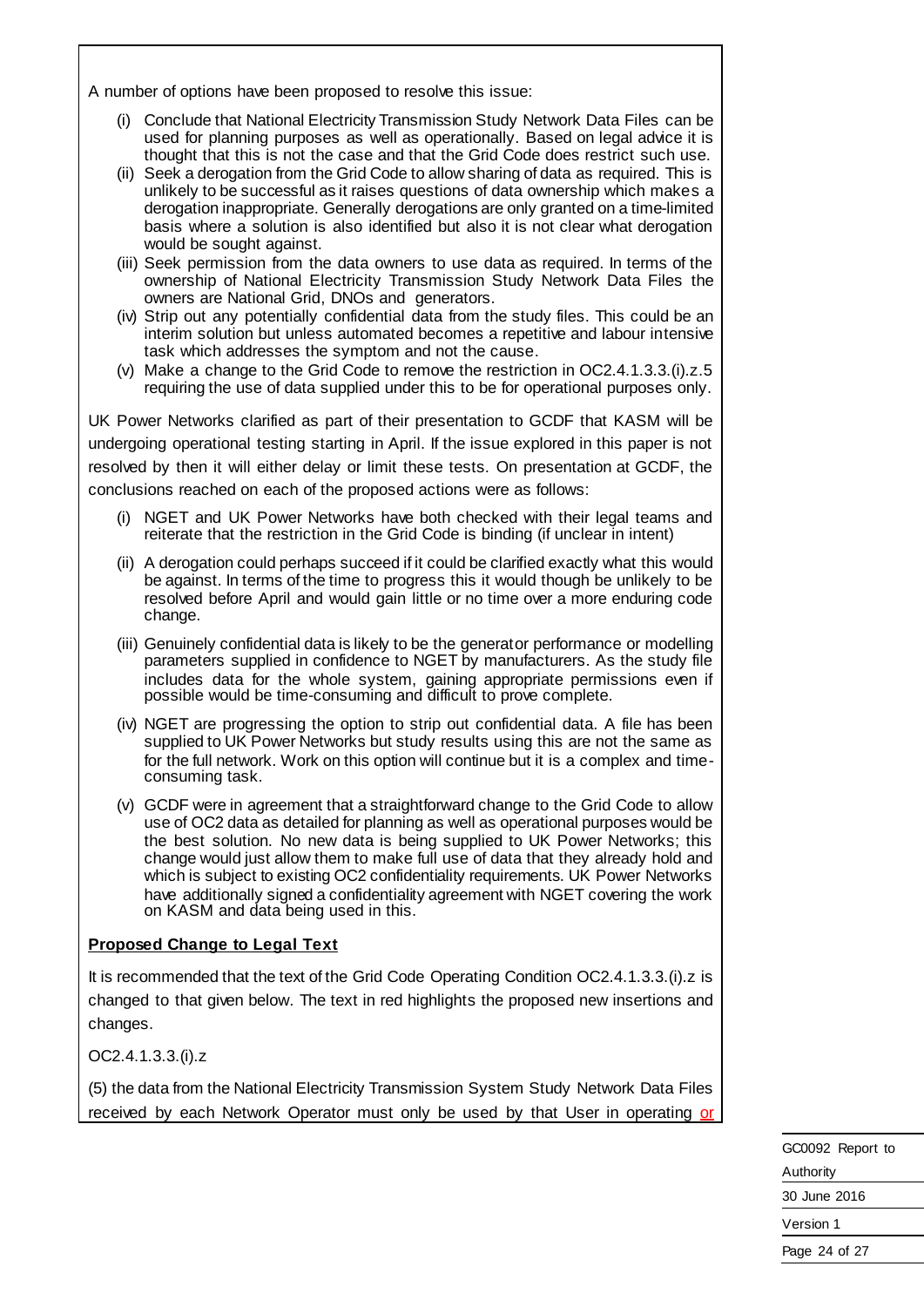planning that Network Operator's User System and must not be used for any other purpose or passed on to, or used by, any other business of that User or to, or by, any person within any other such business or elsewhere.

# **Assessment against Grid Code Objectives**

[Will the proposed changes to the Grid Code better facilitate any of the Grid Code Objectives:]

# *(i) to permit the development, maintenance and operation of an efficient, coordinated and economical system for the transmission of electricity;*

A solution will facilitate more efficient and coordinated operation and planning of the UK Power Networks system with the potential for these benefits to be extended to other DNOs; this in turn leads to more coordinated and efficient operation and planning of the transmission system.

*(ii) to facilitate competition in the generation and supply of electricity (and without limiting the foregoing, to facilitate the national electricity transmission system being made available to persons authorised to supply or generate electricity on terms which neither prevent nor restrict competition in the supply or generation of electricity);*

Better DNO planning will help to facilitate connection of further embedded generation.

# *(iii) subject to sub-paragraphs (i) and (ii), to promote the security and efficiency of the electricity generation, transmission and distribution systems in the national electricity transmission system operator area taken as a whole;* and

In light of the fact that under certain conditions UK Power Networks are now exporting to National Grid's network it is important to accurately model the whole network to ensure better protection of assets and allow better utilisation of existing infrastructure.

# *(iv) to efficiently discharge the obligations imposed upon the licensee by this license and to comply with the Electricity Regulation and any relevant legally binding decisions of the European Commission and/or the Agency.*

A solution will improve UK Power Networks' ability to comply with their GSP Bilateral Connection Agreements and future European Network Codes.

#### **Impact & Assessment**

#### *Impact on the National Electricity Transmission System (NETS)*

Positive in terms of facilitating more coordinated planning.

GC0092 Report to Authority 30 June 2016 Version 1 Page 25 of 27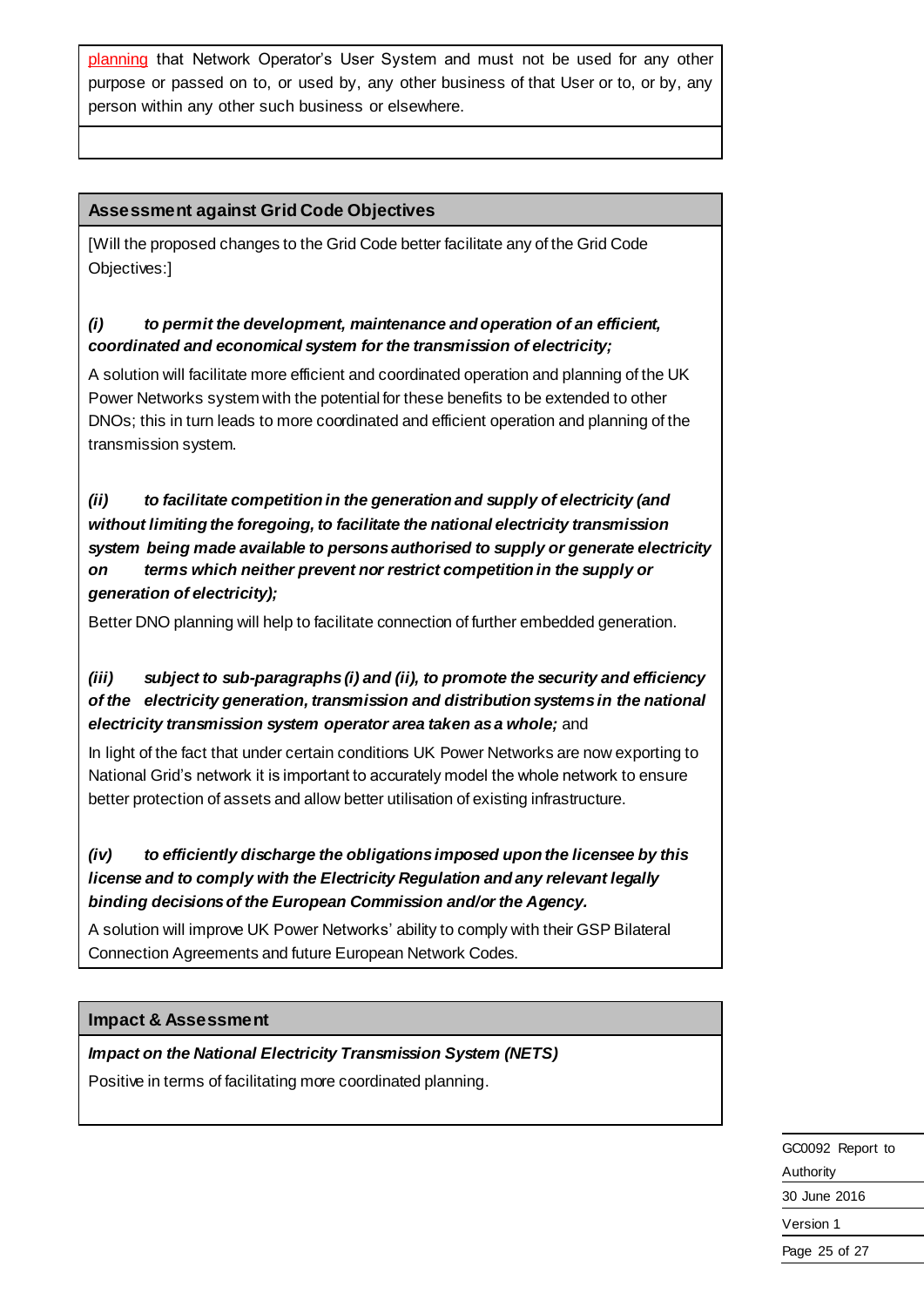### *Impact on Greenhouse Gas Emissions*

Will help to facilitate connection of further embedded generation which will be predominantly renewables.

#### *Impact on core industry documents*

[Will any of the proposed changes have any impact on other core industry documents such as the BSC, CUSC, Grid Code or STC?]

Just Grid Code – OC2.

#### *Impact on other industry documents*

Unlikely.

### **Supporting Documentation**

Have you attached any supporting documentation [YES]

If Yes, please provide the title of the attachment:

• KASM Low Carbon Networks Project Submission

# **Recommendation**

The Grid Code Review Panel is invited to:

[Progress this issue to Industry Consultation]

While this issue is raised by UK Power Networks, it is likely to be an increasing issue for all DNOs as system complexity increases.

As the proposed change to the Grid Code is very minor in nature and is essentially housekeeping, it is proposed that it should be taken straight to industry consultation to save time and allow completion as soon after the April 2016 start of KASM operational testing as possible.

NGET notes that if open governance had been implemented at the time that this proposal was taken forwards, this change could have been progressed under the auspices of self-governance which would have been quicker and more efficient.

| GC0092 Report to |
|------------------|
| Authority        |
| 30 June 2016     |
| Version 1        |
| Page 26 of 27    |